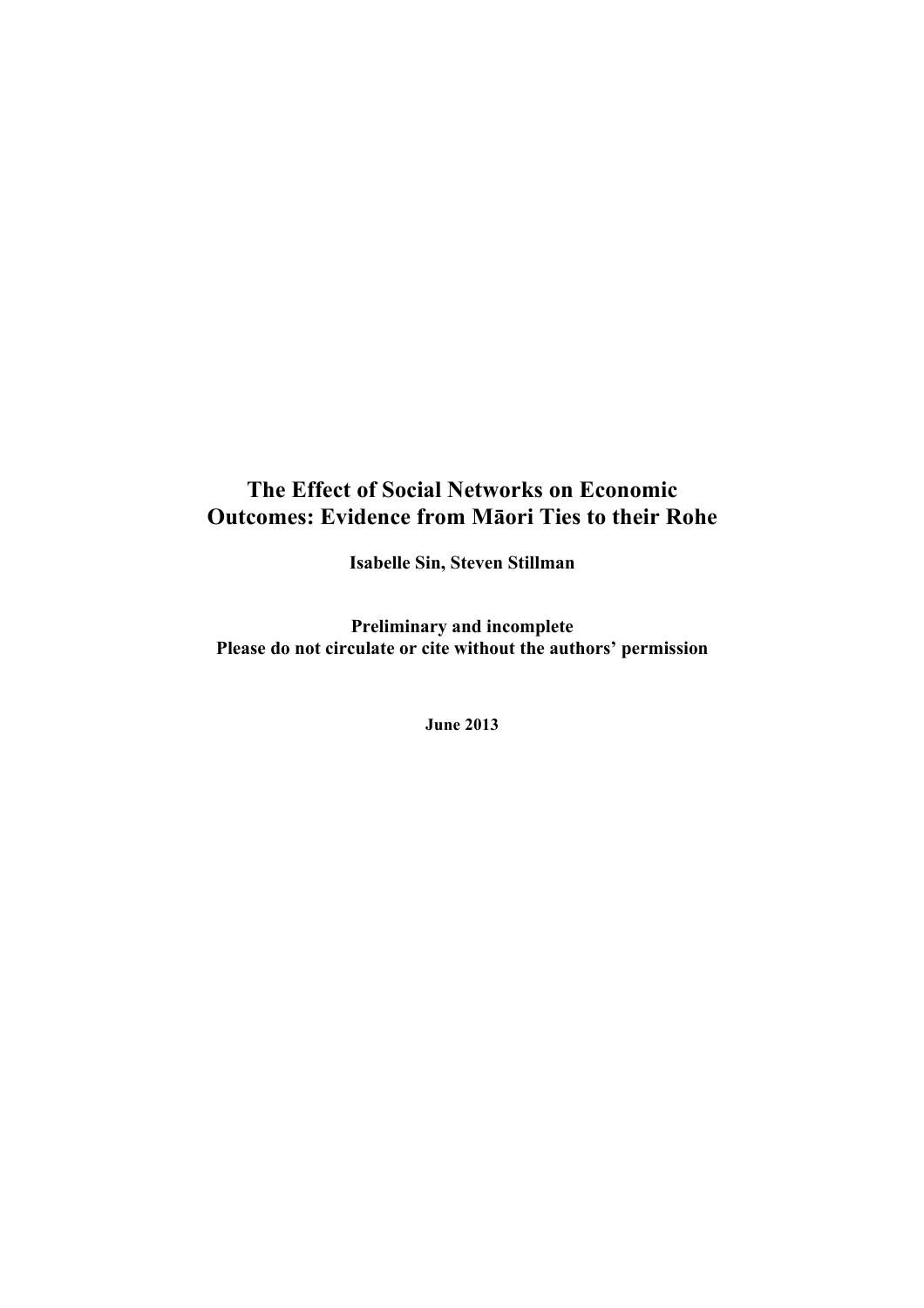Author contact details

Isabelle Sin Motu Economic and Public Policy Research Email: isabelle.sin@motu.org.nz

Steven Stillman University of Otago Email: steven.stillman@otago.ac.nz

Acknowledgements

We thank James Newell for providing us with data and assistance in creating local labour market boundaries. Access to the data used in this study was provided by Statistics New Zealand under conditions designed to give effect to the security and confidentiality provisions of the Statistics Act 1975. All nonregression results are subject to base three rounding in accordance with Statistics New Zealand's release policy for census data. Any views expressed are the sole responsibility of the authors and do not purport to represent those of Motu or Statistics New Zealand.

Motu Economic and Public Policy Research PO Box 24390 Wellington New Zealand

Email info@motu.org.nz Telephone +64-4-939-4250 Website www.motu.org.nz

© 2013 Motu Economic and Public Policy Research Trust. All rights reserved. No portion of this paper may be reproduced without permission of the authors. Motu Working Papers are research materials circulated by their authors for purposes of information and discussion. They have not necessarily undergone formal peer review or editorial treatment. ISSN 1176-2667.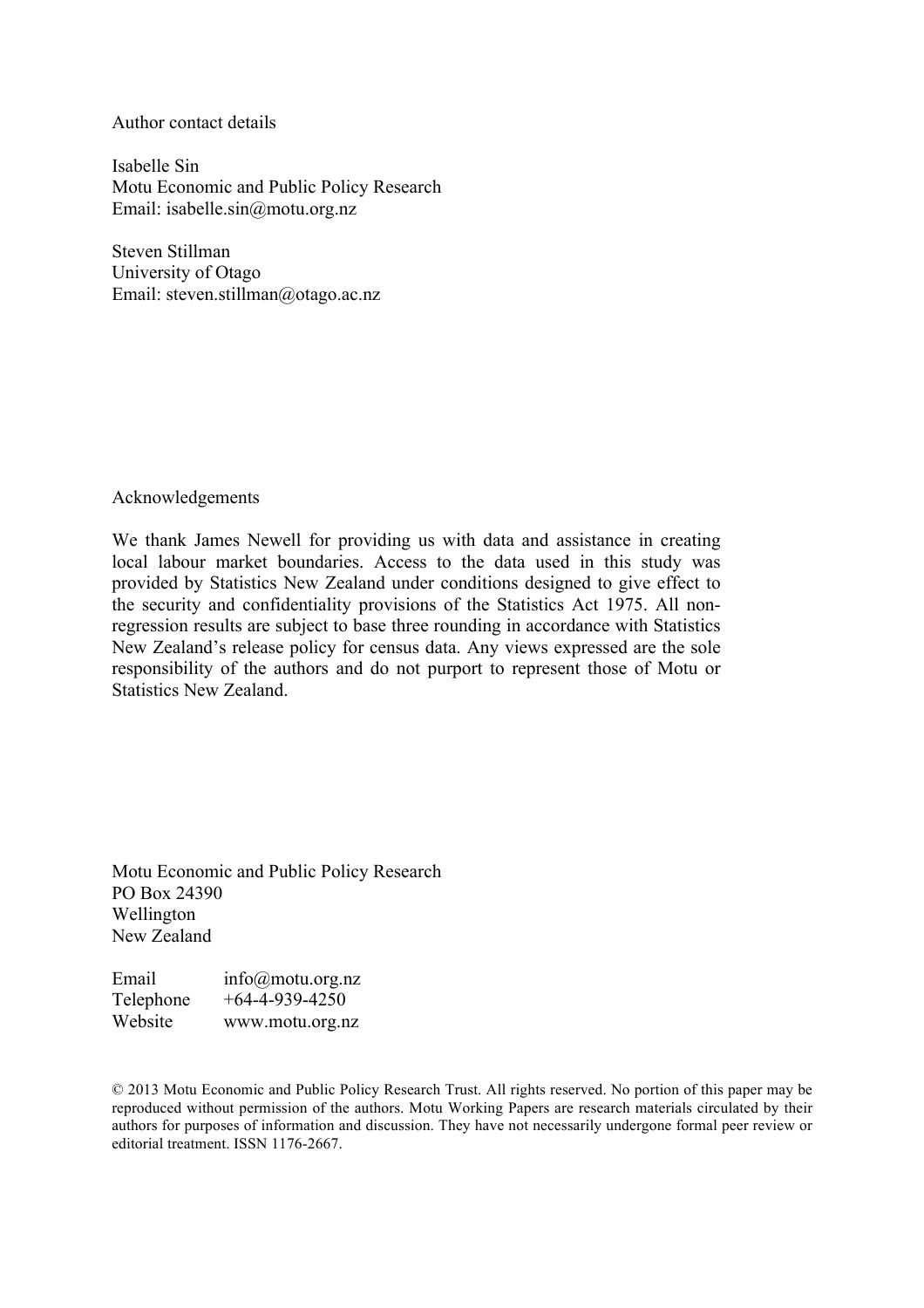### **Abstract**

Mobility is constrained by moving costs and uncertain returns. Networks between origin and destination areas can substantially reduce moving costs and increase the returns from the move by improving labor market outcomes at the destination. In this paper, we use data from the New Zealand Census to examine the relationship between the strength of an individual's social networks and internal mobility and labor market outcomes. We focus on outcomes for Māori, which allows us to use traditional tribal ties to specific geographical regions as a measure of social networks, hence avoiding the typical problem of endogenously formed networks. We find that Maori who locate in their tribal area are strongly negatively selected on education, and that family considerations are an important consideration in this choice. Maori in their tribal area have modestly lower employment and hourly earnings than other Maori in the same labor market area, but our results suggest the small earnings difference hides both strong negative selection on unobservables, and a strong positive causal impact of living in the tribal area.

Keywords: Social Networks, Mobility, Labour Market Outcomes, New Zealand, Māori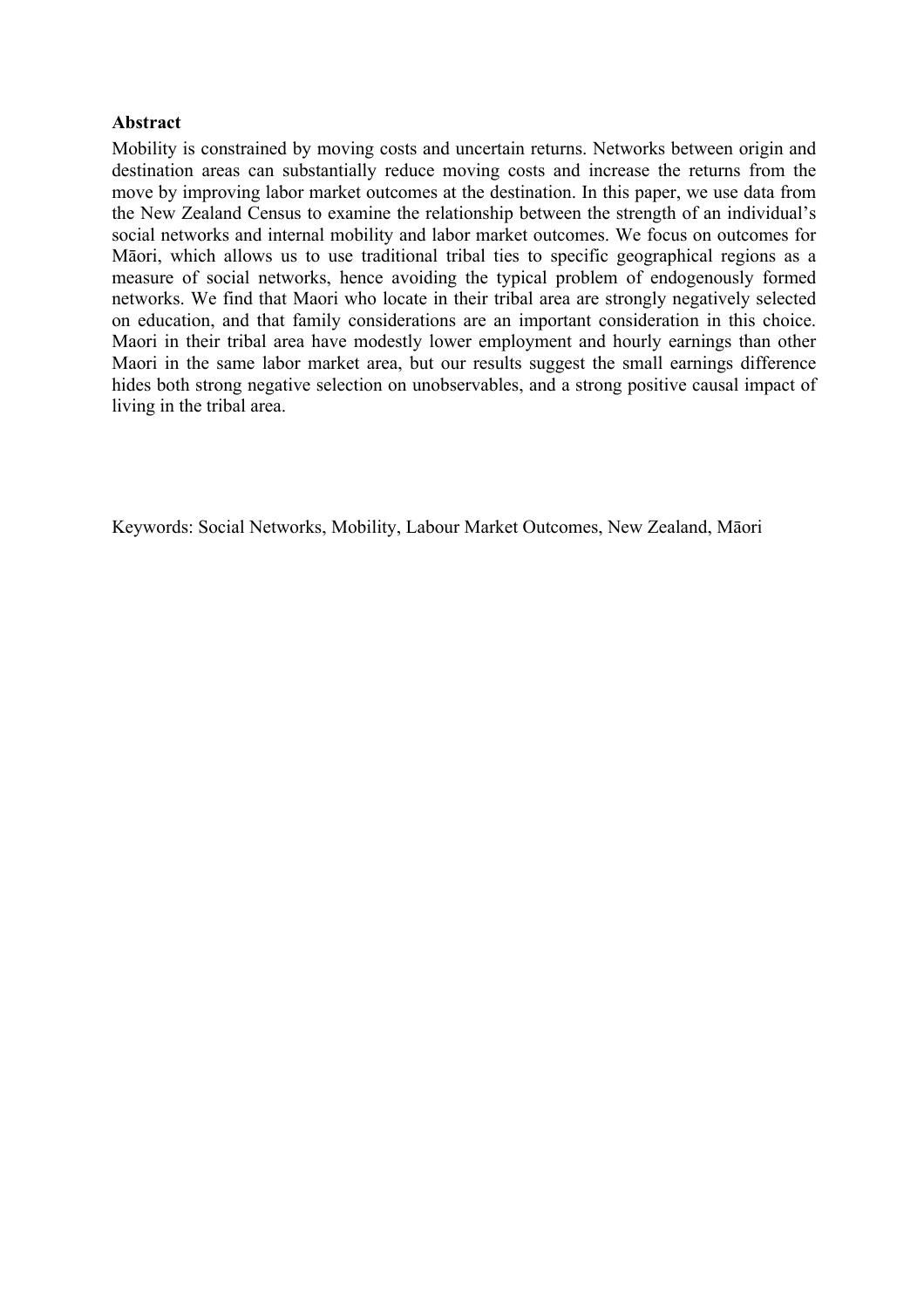#### **1 Introduction**

Human mobility across space is constrained by the costs and the uncertainty associated with any move, and by the legal restrictions which further bind the movement across borders (Pritchett, 2006). Networks between origin and destination areas created by past moves can substantially reduce moving costs (Massey et al., 1994, Palloni et al., 2001), increase the returns from the move by improving labor market outcomes at the destination (Munshi, 2003; Dustmann et al., 2011 ), and possibly help to circumvent legal restrictions on human mobility across countries (Dolphin and Genicot, 2010; Beine et al., 2011). This applies both to international and to internal migration; though within-country moves are not constrained by legal selection mechanisms and impose smaller costs, networks can play a key role in shaping the size and composition of the internal flows of minorities, as the seminal contributions by Carrington et al. (1996) showed for black migration in the United States and Kritz and Nogle (1994) for immigrants in the United States.

In this paper, we investigate empirically how networks affect the internal mobility and labor market outcomes of the Māori ethnic group in New Zealand. In general, the effects of social networks on outcomes, such as migration, are challenging to estimate because it is difficult to distinguish the effects of having a large peer group in one location from the factors that caused the peer group to congregate at that location in the first place. We address this challenge for Māori by using their traditional tribal ties to specific geographical regions as a measure of social networks. The iwi (loosely, tribe) is traditionally the largest sociopolitical organization in Māori society, and iwi members today retain strong ties to the rohe, or traditional region, of their iwi. Rohe, therefore, provide exogenous variation in the location decisions of Māori of different iwi, while iwi provide a convenient measure of the social groups of Māori individuals.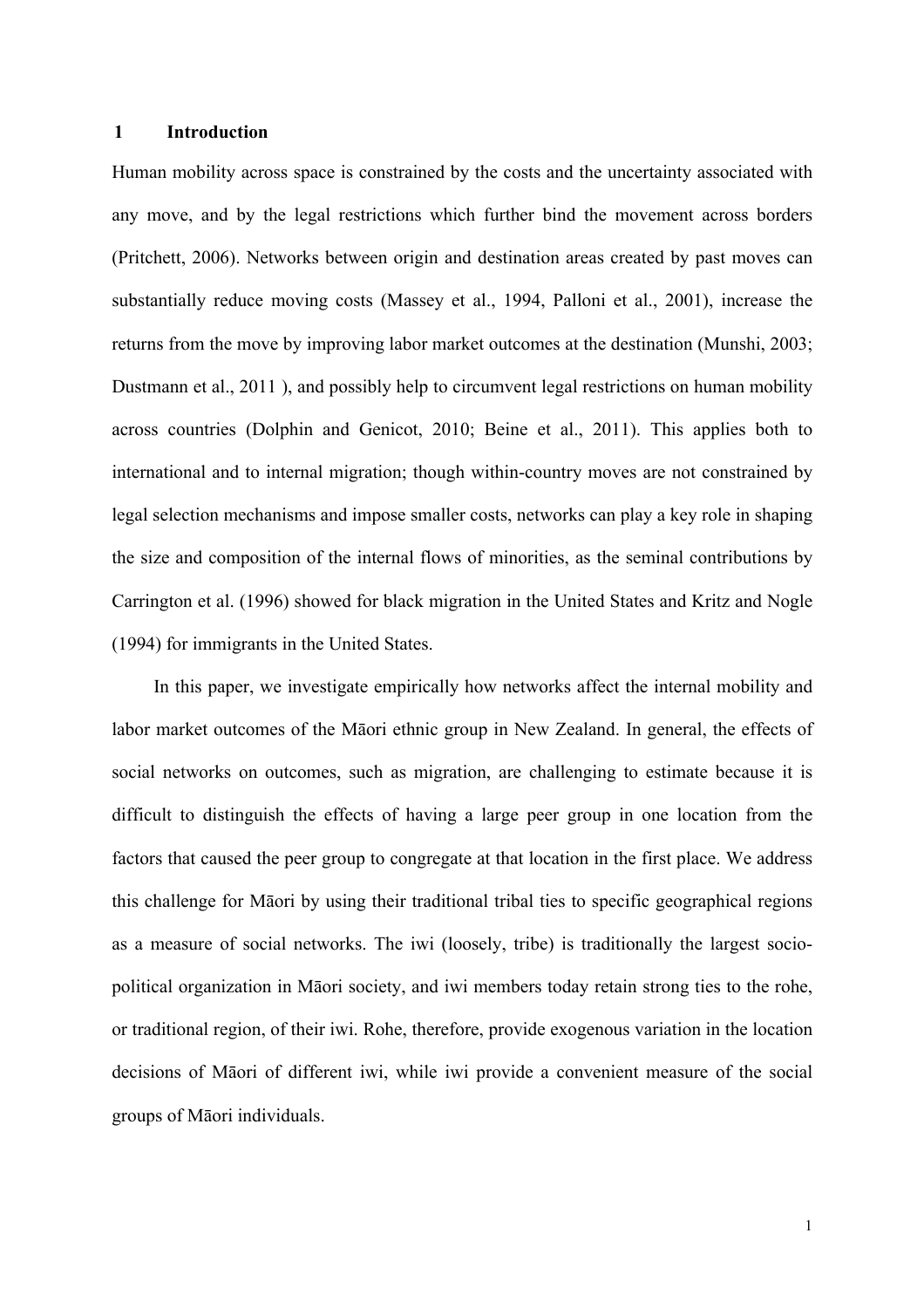We hypothesize several interactions between networks, location decisions and labour market outcomes. The location decisions that individuals make will depend on both the economic (e.g. employment opportunities) and non-economics (e.g. local amenities) benefits of living in a particular area, as well as the economic (e.g. the cost of local housing) and noneconomic (e.g. missing friends who do not live nearby) costs. Social networks potentially impact both economic and non-economic benefits and costs. For example, networks can help individuals find employment and lower the costs of going to work, say by providing childcare. But, they also potentially change people's preferences for leisure as there are obvious complementarities to having social networks and leisure time.

It is often suggested that Māori are less mobile than other ethnic groups because of attachment to particular geographical locations (Walker, 1990). If this is in fact the case, Māori may be disadvantaged because they are less likely to pursue employment opportunities outside locations in which they currently reside. Limited prior research has examined the location decisions of Māori.<sup>1</sup> Vaithianathan (1995) uses unit record data from the 1991 census to study the mobility of Māori between 1986 and 1991 compared to that of non-Māori in a multivariate framework. She finds that Māori are, on average, more mobile than non-Māori, but that Māori location decisions are less responsive than non-Māori decisions to changes in regional unemployment rates. She also finds that Māori living in their traditional iwi area are much less mobile than Māori living outside their iwi area. Renkow and Scrimgeour (2005) use grouped data from the 1996 and 2001 censuses to study the relative mobility of Māori between 1991 and 2001. They find that Māori location decisions are equally responsive to differences in regional unemployment and wage rates as non-Māori decisions.

<sup>&</sup>lt;sup>1</sup> A number of papers, including Kerr et al (2001), Maré and Timmins (2004), and Maré and Choy (2001) examine internal mobility in New Zealand using aggregate data, but are unable to analyse differences between population groups.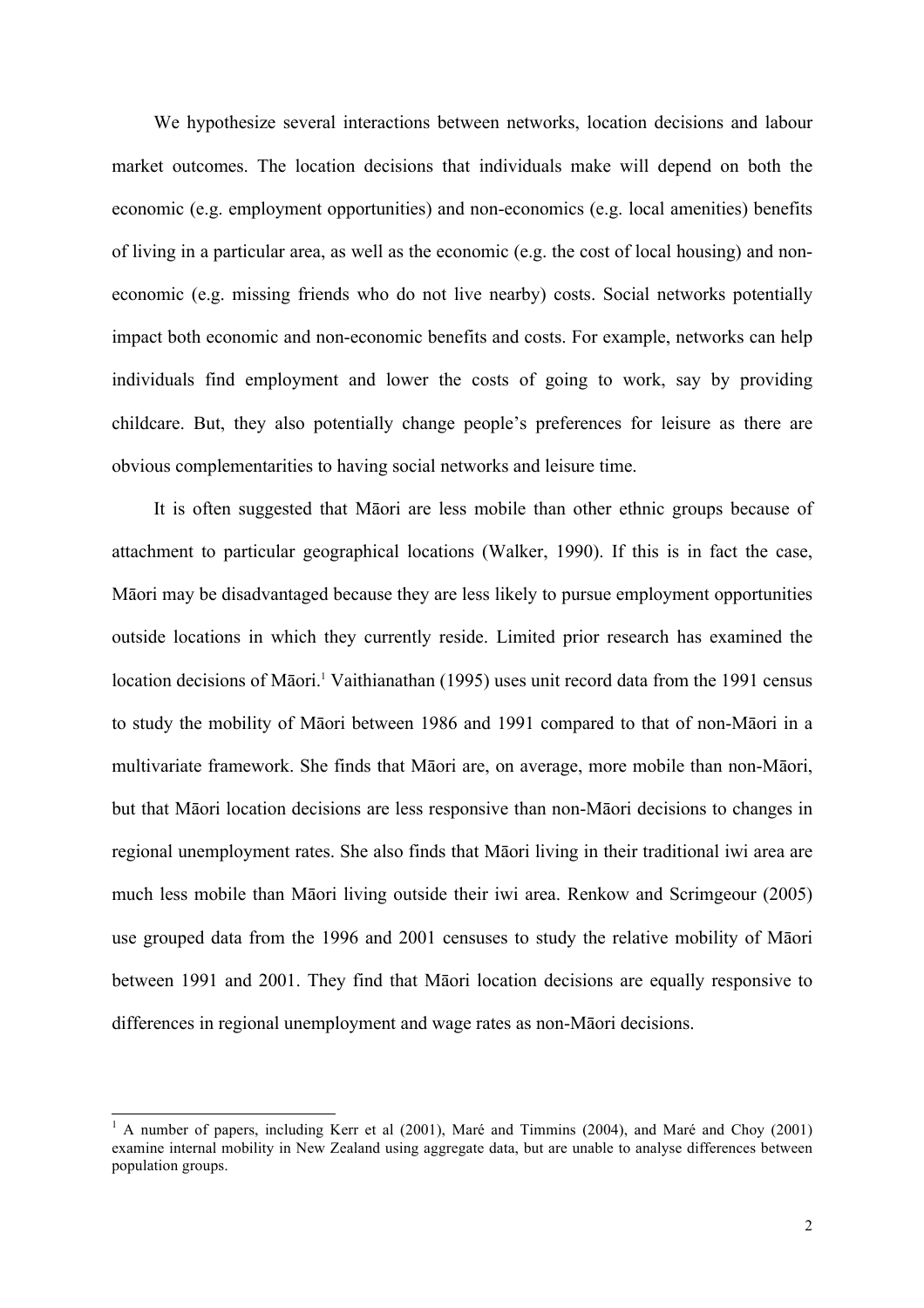In this paper, we use unit record data from the 1996, 2001, and 2006 censuses to examine three related questions on the interaction between social networks and outcomes for Māori. First, we examine what characteristics predict whether Māori are likely to live in their rohe and in areas with larger populations of Māori from the same iwi. We evaluate the role of both individual and area level characteristics. Second, we examine the relationship between where Māori live, in particular whether they live in their rohe and how many other Māori of the same iwi live in the area, and their labour market outcomes, in particular employment and wages. Third, we evaluate whether any measured differences are likely to reflect selection among Māori who choose to live in particular areas or a causal impact of social networks on a particular outcomes.

We find that Māori who choose to live either in their rohe or an area where they have a strong iwi network are negatively selected on education. For instance, an individual with a university degree is over 9.5 percentage points less likely to live in his rohe than an individual with no qualifications. The relationship between family structure and living in one's rohe suggests family reasons are an important determinant of location choice; a man with a partner and dependent children is more likely to live in his rohe than a man with a partner and no dependent children, and a single man with dependent children is more likely again.

We next compare the labour market outcomes for a Māori living in his rohe relative to a Māori living in the same region, but for whom it is not his rohe. We find living in one's rohe is associated with about a 3 percentage point lower probability of employment, and a 1.5 to 2 percent lower hourly income, conditional on employment. These magnitudes are statistically significant, though economically modest. Similarly, labour market outcomes are poorer for those living in an area where they have a strong iwi network. However, this effect can be fully explained by such areas being more likely to be rohe.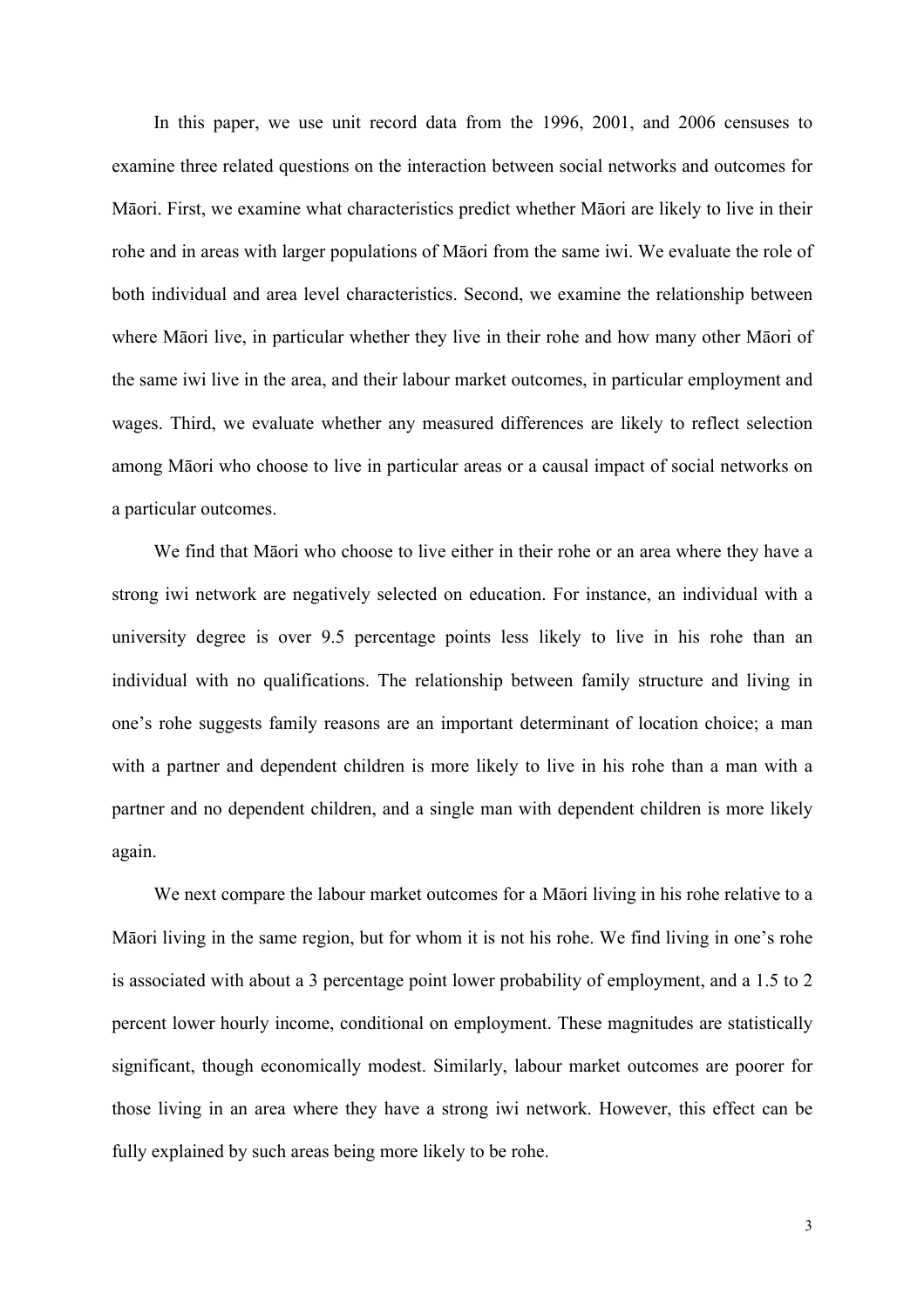Māori who live in a rohe or network area may have different outcomes because of either treatment or selection effects. We attempt to disentangle the two by comparing the outcomes of two types of Māori who currently live in the same region, which is not their rohe. The first type have migrated out of their rohe in the past five years, and the second have migrated out of non-rohe areas in the same period. Differences between the two will relate only to selection, because neither is currently in their rohe. To the extent that the selection of migrants out of rohe areas mirrors the selection of migrants out of non-rohe areas, $2$  a comparison between these two types of migrant will be informative about the selection of individuals who choose to live in their rohe.

We find large differences in hourly earnings between the two groups: individuals who migrated from their rohe earn 9.3 to 9.9 percent less than those who migrated from other areas. When compared with the 1.5 to 2.5 percent less that individuals earn when living in their rohe, this suggests that strong negative selection into living in a rohe disguises a large positive impact of being in the rohe on hourly earnings for workers. On the other hand, we find limited evidence living in a rohe has more than a very modest negative causal impact on employment. Hence, our results suggest that rohe networks mainly help individuals find higher quality jobs as opposed to employment more generally.

#### **2 Data**

This paper uses unit record data for the New Zealand population from the 1996, 2001 and 2006 censuses. Individuals can record up to three self-defined ethnicities on a census form. We differentiate between two groups of Māori in our analysis; sole Māori, being individuals who report Māori as their only ethnicity, and mixed Māori, being individuals who report

<sup>&</sup>lt;sup>2</sup> The next stage of our research will investigate the extent to which this assumption is likely to hold.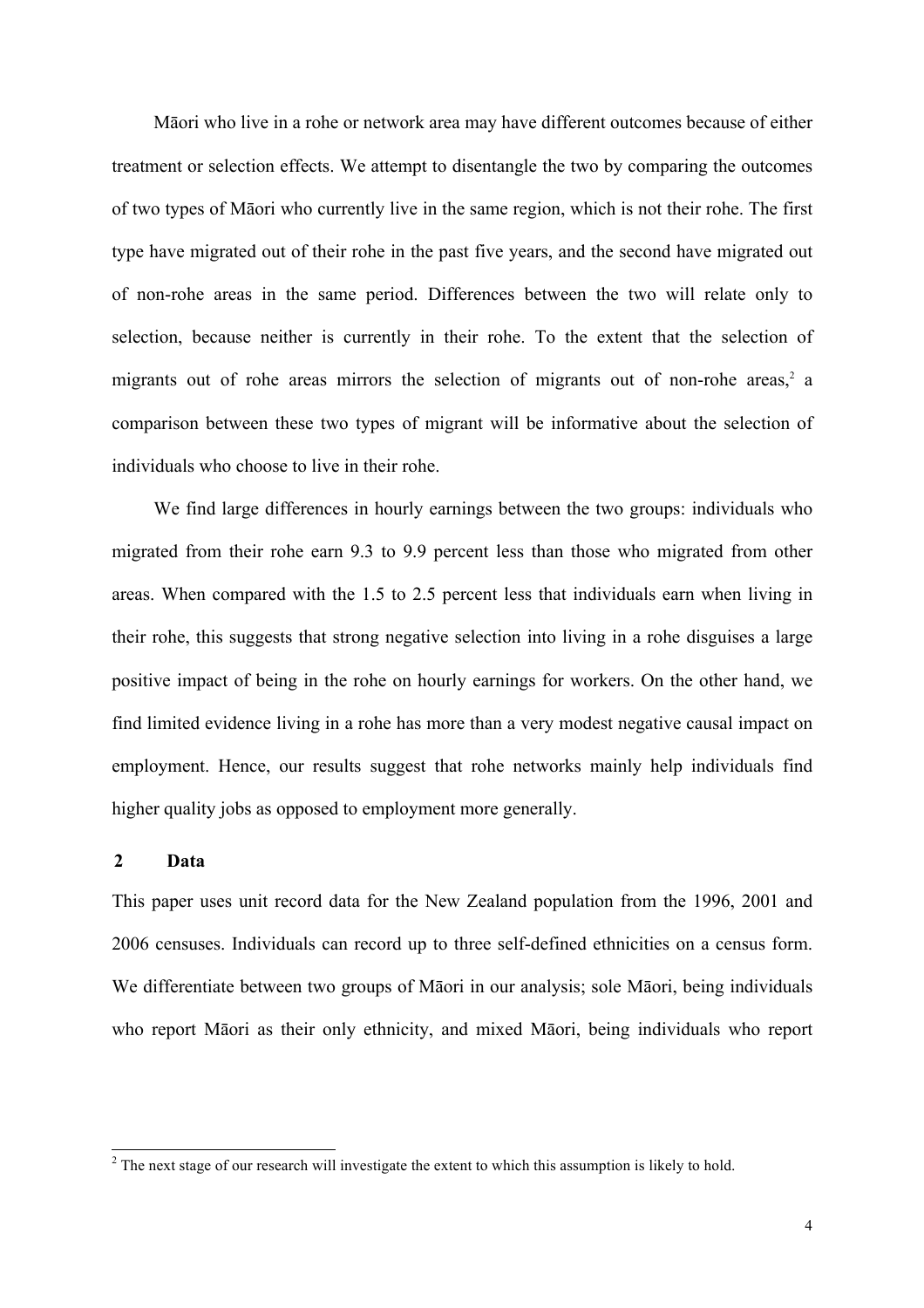Māori ethnicity and at least one other ethnicity.<sup>3</sup> We restrict our analysis to the male New Zealand-born Māori population aged 30–59. We focus on this age group because students and individuals nearing retirement tend to migrate for quite different reasons from working-aged people. In some of our models, we condition on an individual's location five years prior to the current census. At this point, individuals in our sample were as young as 25, so their previous location was also likely to be primarily determined by labour market rather than education considerations. Excluding Māori born outside New Zealand drops very few individuals and we suspect that these people may have very different networks and outcomes than New Zealand-born Māori. We currently focus on males, because they are more likely than females to be the primary earners in their household, and thus household location decisions are more likely to depend on their labour market opportunities.<sup>4</sup>

Information is collected in each census about the current usual residential location of each individual and their usual residential location (including overseas) five years before the census date (i.e. at the time of the previous census). The location information is coded to the relatively fine census 'area unit' level.<sup>5</sup> Newell and Papps (2001) have estimated the geographical boundaries of local labour market areas (LMAs) using an algorithm that ensures that most people who live in a particular LMA work in it and most people who work in a particular LMA live in it.<sup>6</sup> This procedure creates 140 LMAs; these are the geographical aggregation that we focus on in this area when comparing people living in the same location.

The census asks individuals with Māori ancestry to list up to five iwi affiliations. The term iwi can loosely be translated as tribe. The iwi is traditionally the largest socio-political

<sup>&</sup>lt;sup>3</sup> Chapple (1999) shows that this can be an important distinction when examining labour market outcomes for Māori.<br><sup>4</sup> We plan to replicate our analysis for women.<br><sup>5</sup> At the time of the 2001 census, there were 1,860 area units in New Zealand, with an average of 2,010

individuals living in each area unit.

<sup>&</sup>lt;sup>6</sup> The addresses recorded on the census form are not always sufficient for assigning an LMA to either the current or previous residence. We drop individuals with incomplete addresses from our analysis.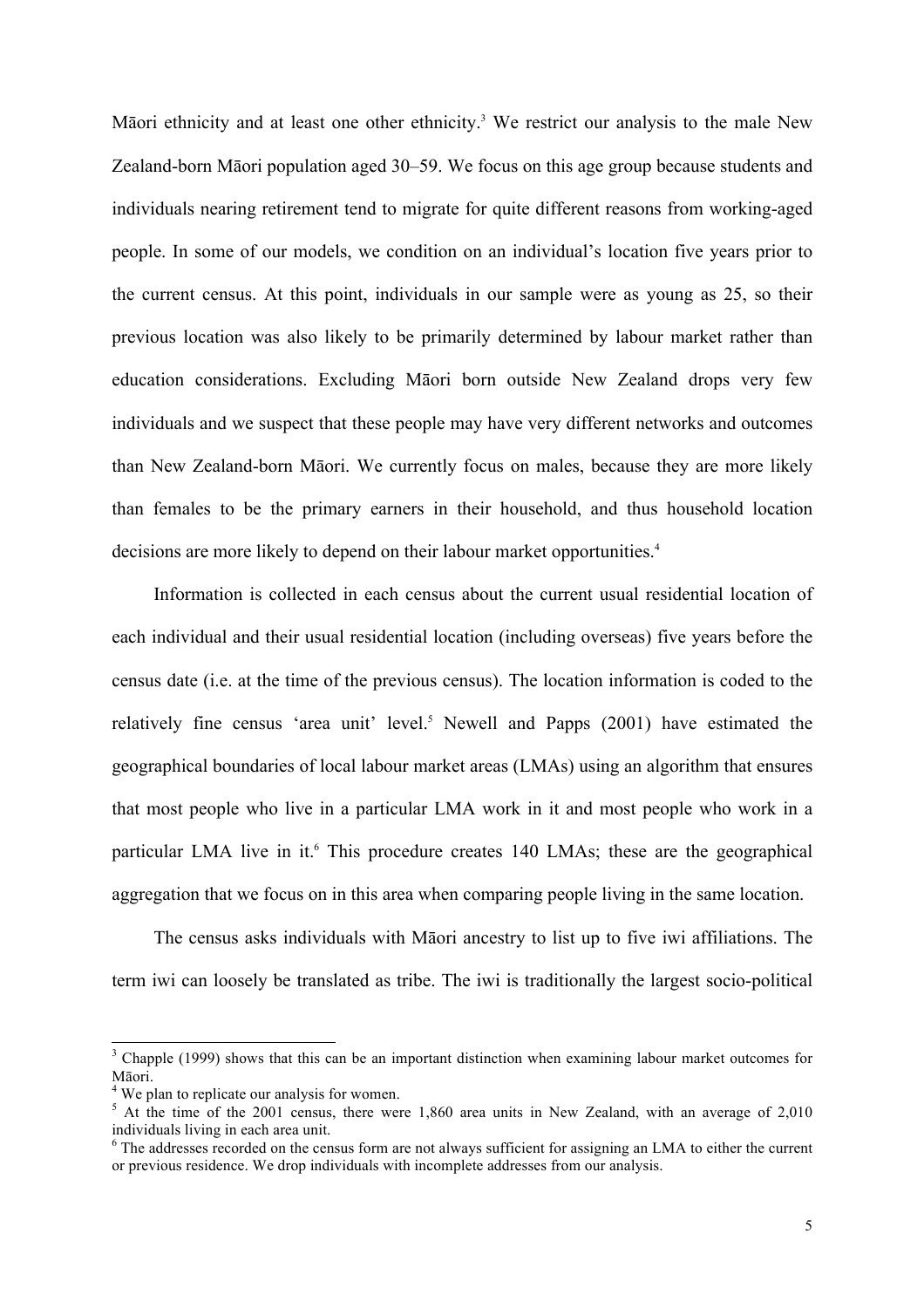organisation in Māori society, and is generally a territorial entity. It fits within the traditional hierarchy, based on kinship and descent, of waka (founding canoe), iwi (tribe), hapu (subtribe) and whanau (family). Iwi do not have to conform to any particular specifications in terms of size or other characteristics and are an evolving set.<sup>7</sup>

We drop from our analysis sample Māori who do not report an iwi affiliation. Māori without an iwi affiliation are a heterogeneous group including individuals reporting Māori ethnicity but not Māori ancestry, Māori who report an iwi affiliation that cannot be classified by SNZ, Māori who do not answer the iwi affiliation question, and Māori who truly do not have an iwi affiliation. Most importantly for our analysis, we cannot calculate social networks for these individuals. For the remaining individuals, we focus on the rohe of their first affiliation.8 We use data collected by Te Puni Kōkiri (the New Zealand Ministry of Māori Affairs) from each iwi on what they consider to be their territorial area (i.e. rohe).<sup>9</sup> This information can be matched using geocoding software to an individual's usual location as measured in the census. This allows us to code whether an individual currently lives in his rohe. Similarly, we can determine whether an individual lived in his rohe five years earlier.

We also use the locations of iwi members to create measures of the strength of an individual's iwi network in his current LMA. Our primary measure of network strength is calculated as the number of iwi members as a fraction of the total population of the LMA

<sup>&</sup>lt;sup>7</sup> For example, SNZ periodically reviews its list of iwi, considering new possibilities for iwi in terms of a number of guidelines. At the time of the 2001 census, it recognised approximately 95 individual iwi. Of these, 13 had more than ten thousand members, 14 had between five and ten thousand, 32 had between one and five thousand and 36 had fewer than one thousand members.

<sup>&</sup>lt;sup>8</sup> The majority of Māori who provide an affiliation provide only one. For the remainder, we have considered a number of possible approaches for calculating multiple measures of social networks, but have not implemented these yet.

<sup>&</sup>lt;sup>9</sup> These data were provided to us by TPK. Of the 111 iwi that Te Puni Kōkiri recognises, geographical information is currently unavailable for 9. We drop individuals who are affiliated with these iwi. We also drop individuals who are affiliated with iwi based on the South Island since the rohe for the largest South Island iwi, Ngāi Tahu, covers almost the entire South Island. We further exclude TPK iwi that cannot be mapped to iwi in the census, leaving us with 80 iwi for our analysis.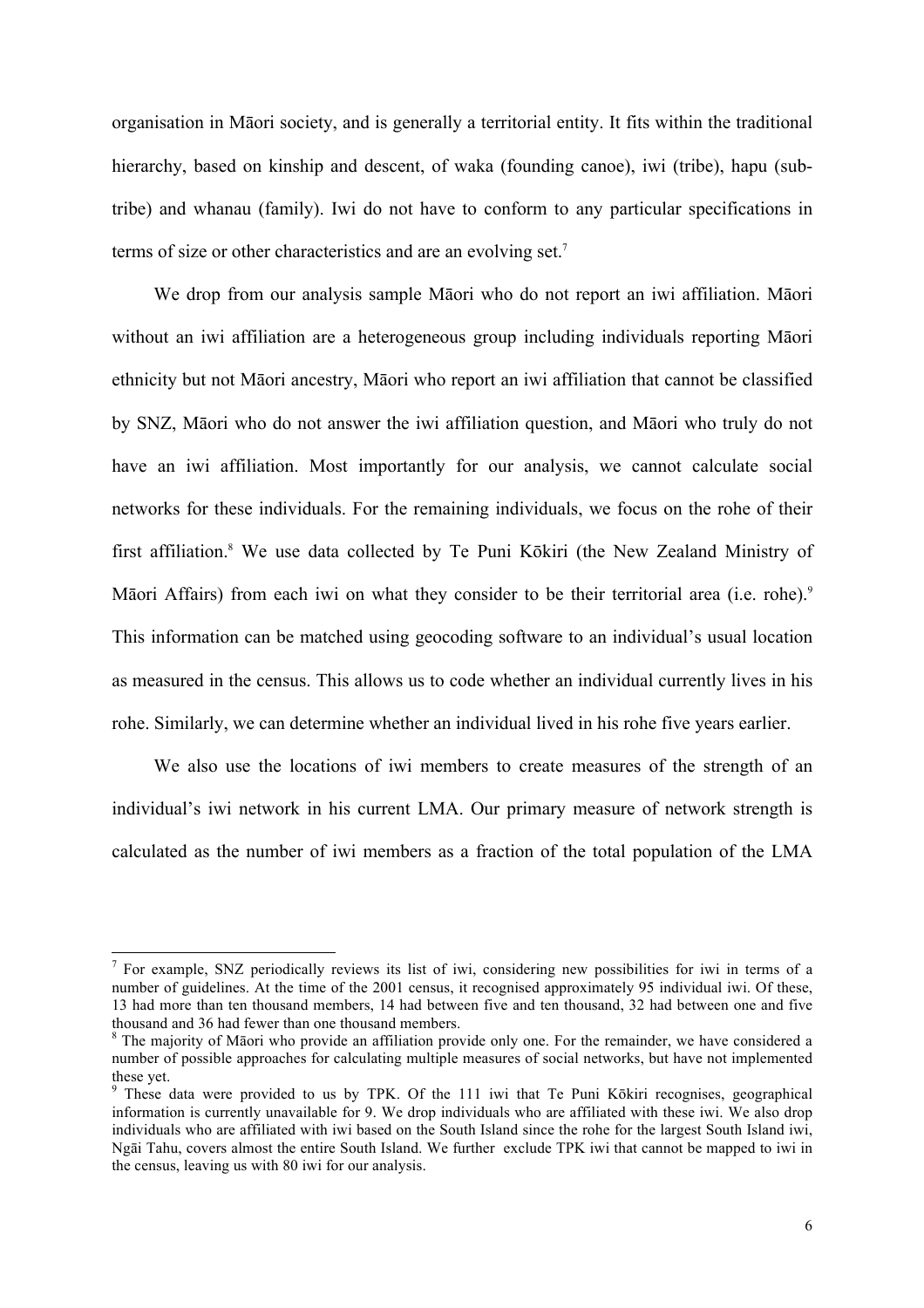(ln), where the total population includes people of all ethnicities. This is intended to capture the probability that a random person encountered in the LMA belongs to the same iwi.

### **3 Empirical strategy**

To investigate who is more likely to live in his traditional iwi area, we estimate a probit regression where the dependent variable is an indicator for the individual currently living in his rohe. We control for individual characteristics of interest, including age, education, ethnicity, and family characteristics, and account for differences in rohe sizes by either controlling for the fraction of Māori of other iwi living in the individual's rohe or including iwi fixed effects. To investigate the determinants of living in an area where one has strong iwi networks, we run similar OLS regressions where the dependent variable is strength of iwi network in the current LMA.

We compare the labour market outcomes of Māori living in their rohe to those living in other areas using probit regressions for being employed and OLS regressions for hourly income conditional on being employed. Our focus is on the coefficient for a dummy variable for living in one's rohe, controlling for individual characteristics. We include iwi fixed effects to allow for different iwi to have different average unobservable characteristics, and run specifications with and without LMA fixed effects. Including LMA fixed effects allows us to control for the fact that certain rohe may be in areas with weaker labour markets. Regressions that include LMA fixed effects compare outcomes of Māori from different iwi who currently live in the same LMA (and thus face the same labour market opportunities) but only some of whom are in their rohe. To investigate the relationship between labour market outcomes and living in an area with a strong iwi network, we add to these regressions a control for iwi network strength and its interaction with living in one's rohe.

Māori who currently live in their rohe (or similarly an area where they have a strong network) may be self-selected on unobservable characteristics that affect labour market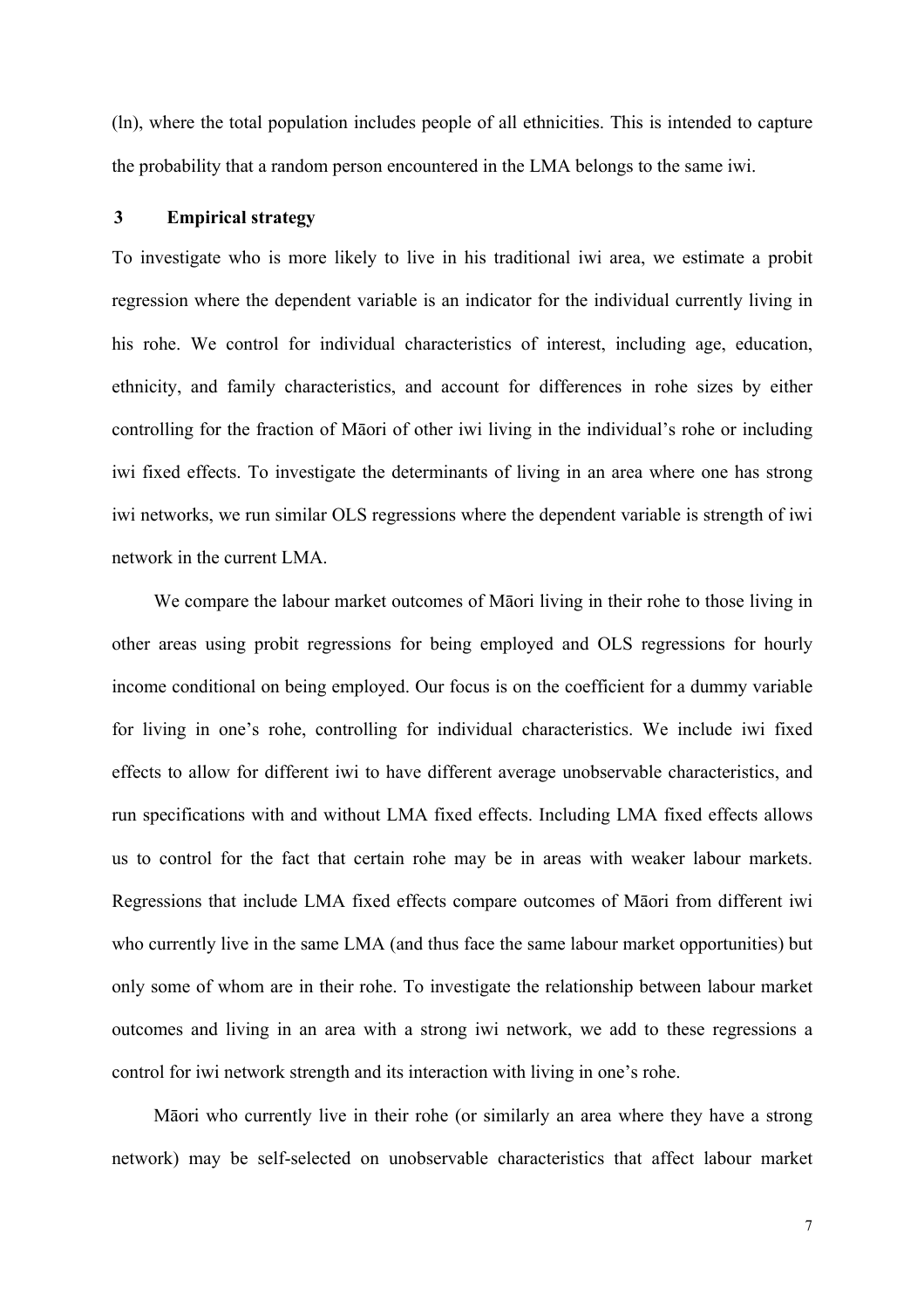outcomes and may also benefit from (or face costs of) their local networks. To attempt to disentangle these effects, we study the outcomes of such individuals after they have left their rohe. Specifically, we consider the sample of all Māori who currently do not live in their rohe and compare the outcomes of those who a) have moved between LMAs in the past five years and lived in their rohe five years ago, b) have moved between LMAs in the past five years and did not live in their rohe five years ago, and c) have not moved between LMAs in the past five years. The comparison between the first two groups is of primary interest. Neither group is currently affected by any causal impact that living in one's rohe has on labour market outcomes. Since we include LMA fixed effects and so hold labour market opportunities fixed, any difference in labour market outcomes is driven by different unobservable characteristics, such as ability. To the extent that the selection of migrants out of rohe areas mirrors the selection of migrants out of non-rohe areas, a comparison between these two types of migrant is informative about the selection of individuals who choose to live in their rohe. The difference between the magnitude of this selection effect and the difference in outcomes for those who live in their rohe can thus be attributed to the causal impact of living in one's traditional area on labour market outcomes.

#### **4 Results**

# *4.1 Who is more likely to live in the traditional area of his iwi?*

We begin by examining which characteristics predict whether Māori are likely to live in their rohe. In Table 1, we present the results of probit regressions that predict whether an individual lives in the rohe (traditional area) of his first iwi affiliation. The columns of the table vary the controls included in the regression. Note that none of these relationships should be interpreted as causal because endogeneity is a distinct possibility. For instance, Māori with degrees may choose not to live in their rohe because other locations offer higher returns to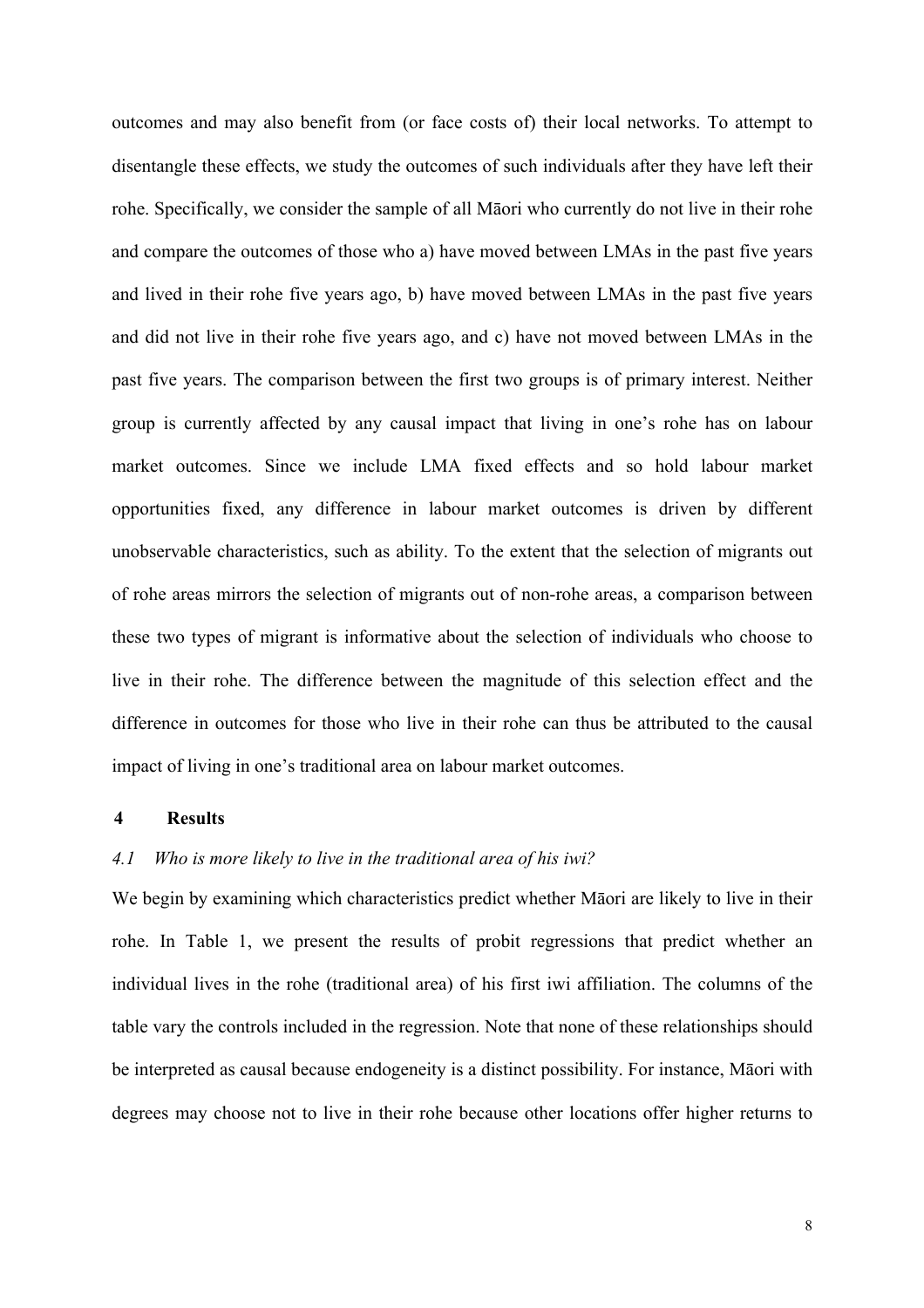their skills, but those who plan to live away from their rohe may pursue higher qualifications because their location choice means this investment will yield higher returns.

In the regression sample, 23 percent of Māori live in the rohe of their first iwi affiliation. Across specifications, we see that highest qualification is strongly negatively correlated with living in the rohe: relative to an individual with no formal qualifications, an individual with school qualifications is roughly 3.5 percentage points less likely to live in his rohe, one with post-school qualifications is 4 percentage points less likely, and one with a degree is over 9.5 percentage points less likely. Ethnic background is also strongly related. People who give Māori as their only ethnicity are 8.5 percentage points more likely to live in their rohe than those who claim multiple ethnicities.

Marital status is also correlated with living in one's rohe, though the magnitude of the relationship is weaker. The never married and those who have been widowed are similarly likely to live in their rohe, while the legally or defacto married and those who are divorced or separated are 2.0 to 2.5 percentage points less likely to live in their rohe. On the other hand, family structure is strongly related to living in one's rohe. Relative to a man who is part of a couple without dependent children, one in a couple with dependent children is 3.6% more likely to live in his rohe, and a single father with dependent children is 8% more likely to live in his rohe. Although again these relationships cannot be interpreted causally, they do suggest that an important reason one might choose to live in one's rohe relates to the availability of support from whanau in raising children.

One point to note is that none of the coefficients in these regressions change much when iwi fixed effects are included, which suggests that the relationships hold within iwi and are not driven by members of certain iwi having different average background characteristics and also being more likely to live in their rohe.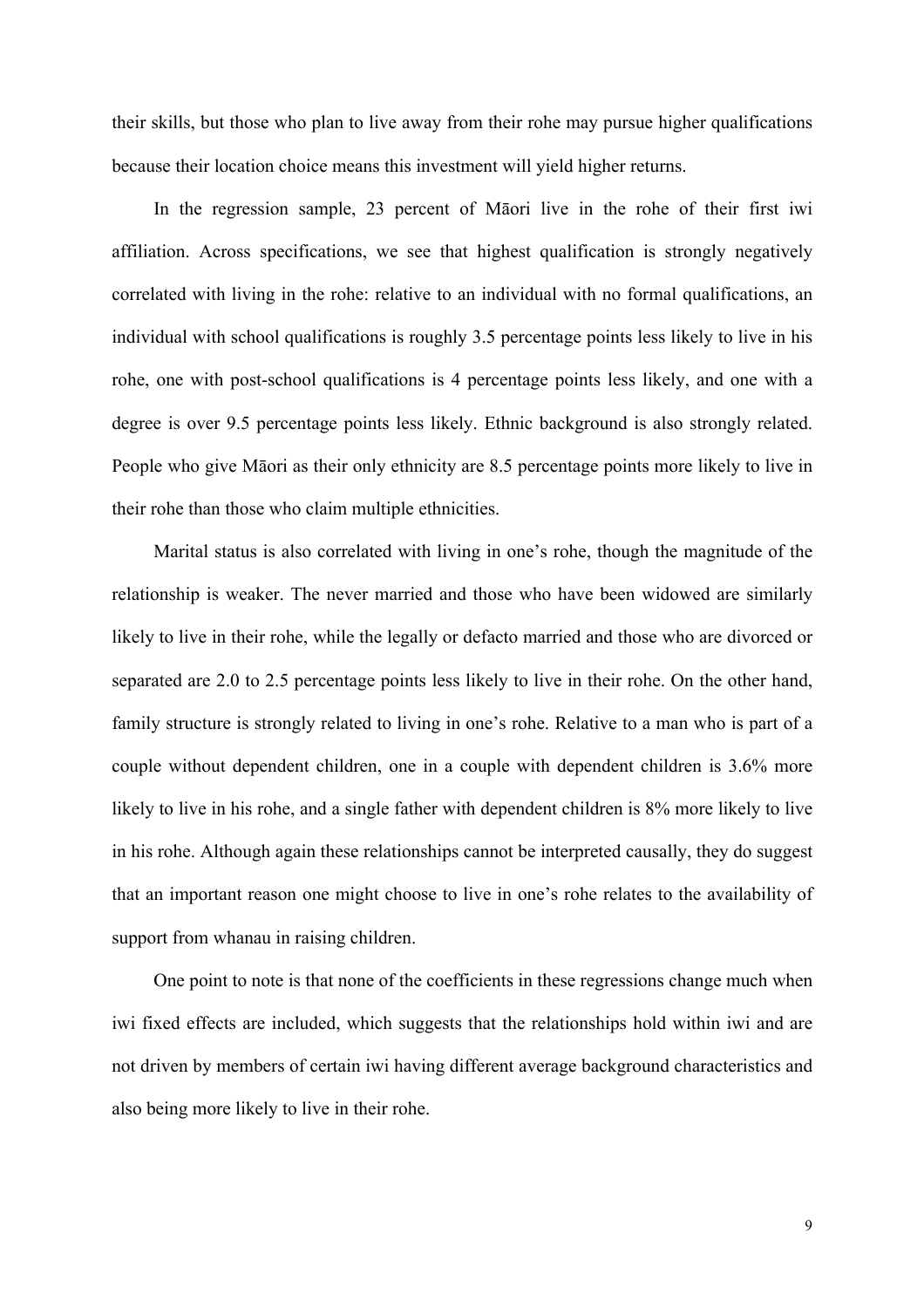In Table 2, we move on to investigate whether certain characteristics of rohe are related to iwi members being disproportionately likely to live in their rohe. These regressions omit iwi fixed effects, which are collinear with the rohe characteristics we are investigating, but control for the probability an iwi member would live in his rohe by pure chance by including as a RHS variable the fraction of the Māori population of other iwi that lives in the rohe. The coefficients from this model should thus be interpreted as the relationship between rohe characteristics and the probability that an iwi member lives in the area conditional on how attractive that area is for Māori in general.

In columns 1 to 4, we control for several alternative measures of the urbanization of the rohe: population density, the population of the largest town in the rohe (ln), the fraction of the total rohe population that lives in a town of 30 thousand people or more, and the average distance of the population of the rohe from a town of 30 thousand people or more. Only population density and distance from town are statistically significantly related to living in the rohe. The coefficient on population density suggests that an increase in rohe population density from the level of the West Coast Region (1 person per square km) to the level of the Auckland Region (240 people per square km) corresponds to a 10 percent increase in the probably an iwi member lives in the rohe. This coefficient is significant at the 10% level. The coefficient on distance from town suggests that a 1 km increase in the average distance of rohe inhabitants from town corresponds to a 2 percentage point decrease in the probability an iwi member lives in the rohe.

In column 5 we instead control for the fraction of the employed European population that has a tertiary qualification, which is intended to proxy for the demand for skilled workers in the rohe labour market. This variable is not significantly related to living in the rohe. Next, in column 6, we include two controls for the strength of the labour market in the rohe, namely the fraction employed of Europeans aged 20 or over, and the fraction employed of Māori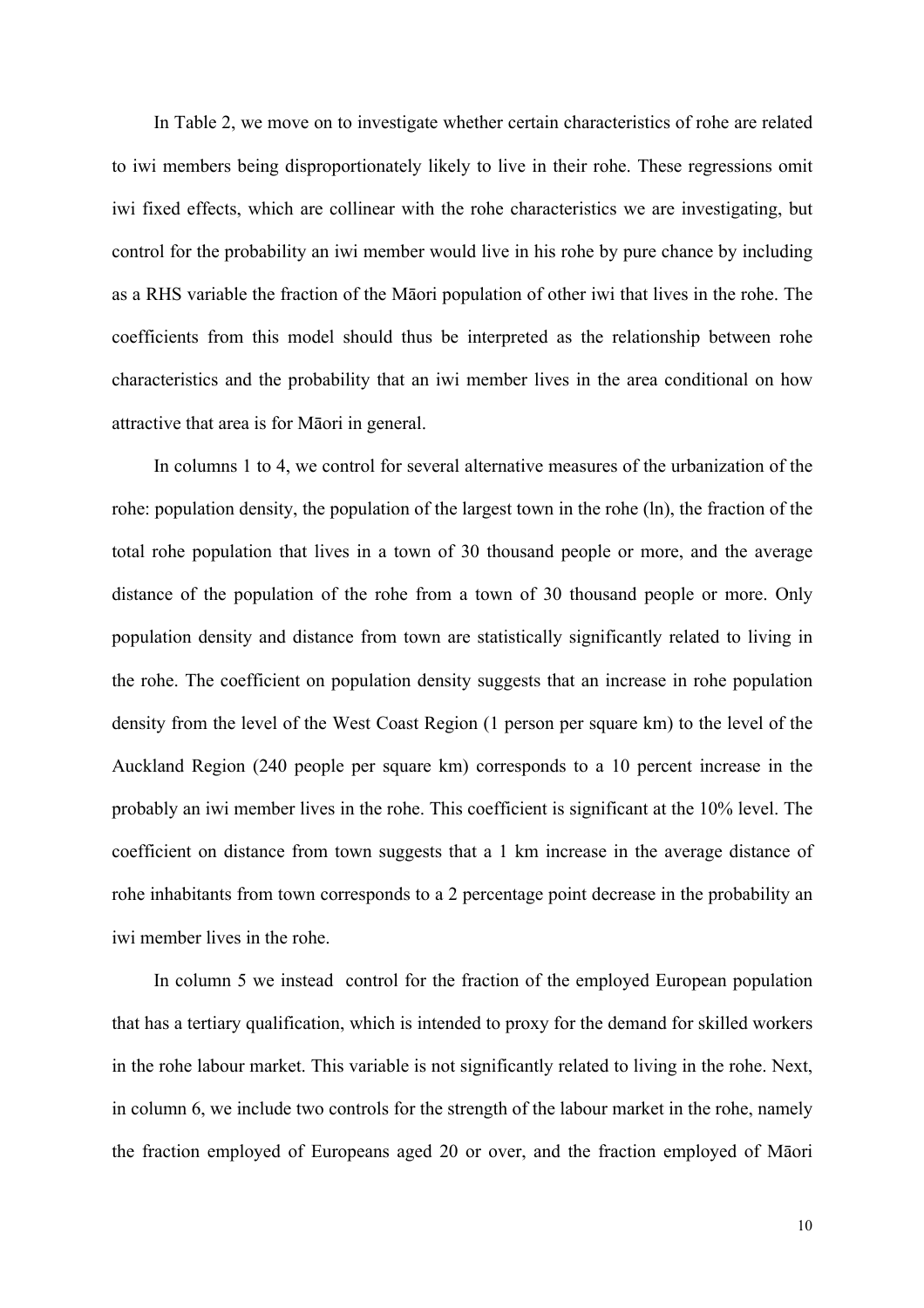aged 20 or over. Both variables are strongly correlated with living in the rohe but, perhaps surprisingly, although the coefficient on Māori employment is positive as expected, the coefficient on European employment is negative. The magnitude of the coefficient on Māori employment suggests that a 5 percentage point increase in employment corresponds to a 4 percentage point decrease in the probability of living in the rohe.

Column 7 shows that opportunities for higher education in the rohe, as measured by minimum distance to a university or polytechnic, are not strongly correlated with living in the rohe.10 Finally, column 8 shows that when the population density, distance from town and employment rate variables are all included in the same regression, the only robust relationship is between local employment opportunities and whether an individual lives in his rohe.

*4.2 Who is more likely to live in an area with a stronger concentration of his iwi members?* We next examine which individual characteristics are associated with living in a LMA with a large concentration of individuals from the same iwi. Māori may choose to live in their rohe because they feel a connection with the physical area, but they also may benefit, economically or otherwise, from the presence of friends and whanau. Table 3 presents results from OLS regressions where the dependent variable is iwi concentration in the individual's LMA of residence, defined as members of the individual's iwi in the LMA as a proportion of the total population of the LMA (ln).

These results largely mirror the results of the regressions for living in one's rohe: age is not strongly correlated with living in an area with a high concentration of one's iwi members; highest qualification is strongly negatively related; sole Māori ethnicity is strongly positively related; the (defacto) married, divorced or separated are less likely than the single to live in

<sup>&</sup>lt;sup>10</sup> We use information from the Tertiary Education Commission on the location of all universities and polytechnic schools in New Zealand available at http://www.educationcounts.govt.nz/directories/list-of-tertiaryproviders to calculate the distance from the location of each iwi's rohe to the nearest university or polytechnic.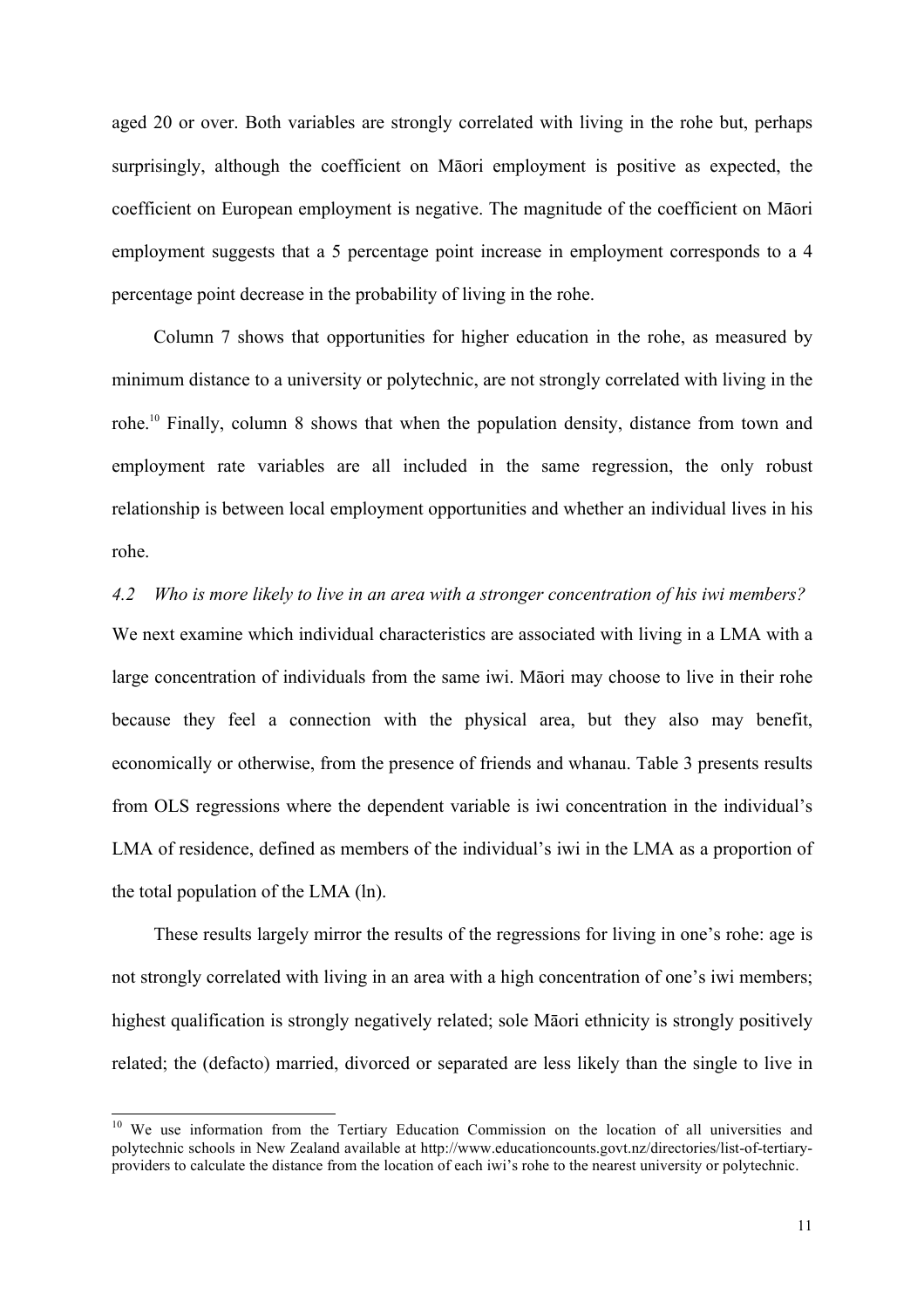such an area; and those with dependent children, especially single parents, are more likely to live in such an area. It is worth mentioning that the similarity of these sets of results is not solely driven by a high correlation between rohe and areas of iwi concentration: the correlation between these variables is less than 0.5.

# *4.3 How do the economic outcomes of Māori who live in their rohe differ?*

The economic outcomes of Māori who live in their rohe may differ from those of other Māori with the same observable characteristics for several reasons. First, rohe may tend to be in geographic areas with more limited economic opportunities. We can remove the effect of this mechanism by including LMA fixed effects in our regressions, so that we compare Māori who live in their rohe with Māori of other iwi who live in the same area, but for whom it is not their rohe. Second, Māori may value living in their rohe, intrinsically or because of benefits that do not translate into better economic outcomes, and thus may be willing to accept lower incomes in order to live in them. At the same time, there may be economic benefits from living in one's rohe, such as strong social networks that increase access to work opportunities. Third, Māori who choose to live in their rohe may be unobservably different to those who do not in terms of their earning potential, perhaps because they have lower innate ability, or are at a time in their lives when maximizing income is not a priority.

Here we investigate how the employment outcomes and incomes of Māori who live in their rohe differ from the outcomes of those who do not, without attempting to disentangle the mechanism of the relationship. Table 4 looks at how the probability of being employed differs for Māori living in their rohe. Seventy-one percent of the sample is employed.

The basic specification without marital status, family type or LMA fixed effects, presented in column 1, suggests that Māori who live in their rohe are 9.5 percentage points less likely to be employed than members of their iwi who live elsewhere. When we introduce LMA fixed effects, as in column 2, this effect falls to 3.3 percentage points, indicating that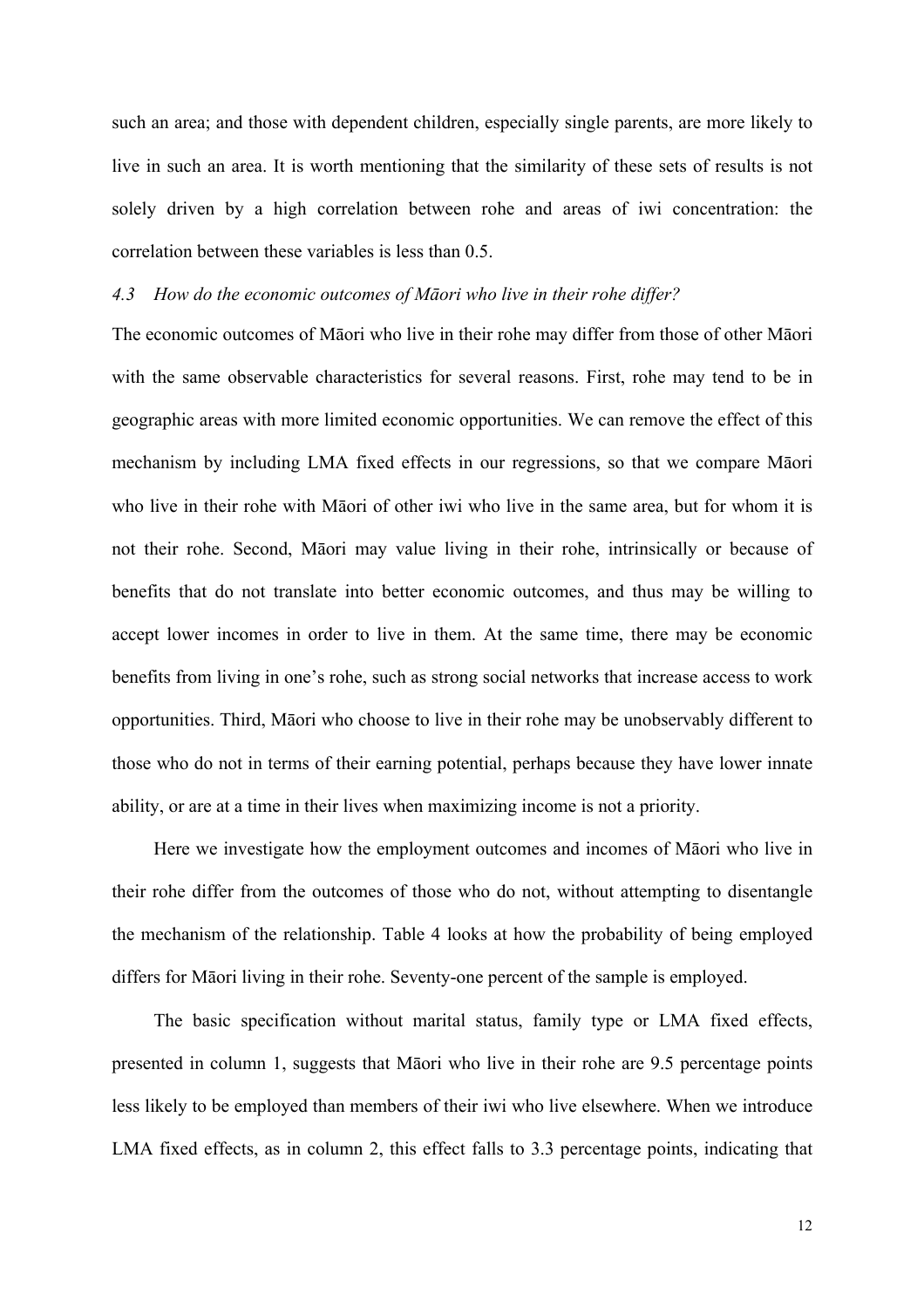over two-thirds of the difference in employment outcomes between Māori who live in their rohe and those who do not is caused by the average Māori facing a weaker employment environment in his rohe than elsewhere. However, the remaining 3.3 percentage points corresponds to 4.6 percent of the employment rate in the sample, which is a non-trivial magnitude.

Columns 3 to 6 of Table 4 replicate columns 1 and 2 with additional controls for marital status or family type. In the specifications with LMA fixed effects, these controls reduce the coefficient on living in one's rohe further, to a minimum of 2.5 percentage points in column 4. This suggests that Māori who live in their rohe are less likely to be employed partly because they are at states in their personal or family lives that are correlated with a lower probability of employment.

Overall, these results suggest that the decision to live in one's rohe is closely tied in to family events that are correlated with lower employment probability, but Māori who live in their rohe are still significantly less likely to be employed than observably identical Māori in the same area for whom it is not their rohe.

In Table 5, we go on to investigate how the hourly earnings of employed Māori differ for those who live in their rohe. These regressions tell the same story as the employment regressions: employed Māori who live in their rohe earn 1.5 to 2 percent less than observably identical Māori in the same LMA but for whom it is not their rohe. When we compare Māori of the same iwi without fixing LMA, the "home penalty" to hourly earnings is again much larger, at 6.7 to 7.2 percent.

# *4.4 How do the outcomes of Māori who live near many members of their iwi differ?*

In Table 6, we investigate how employment and hourly income differ for Māori who live in an LMA with a high concentration of members of their iwi. Māori in these areas may have better outcomes because their iwi networks help them to find employment opportunities, or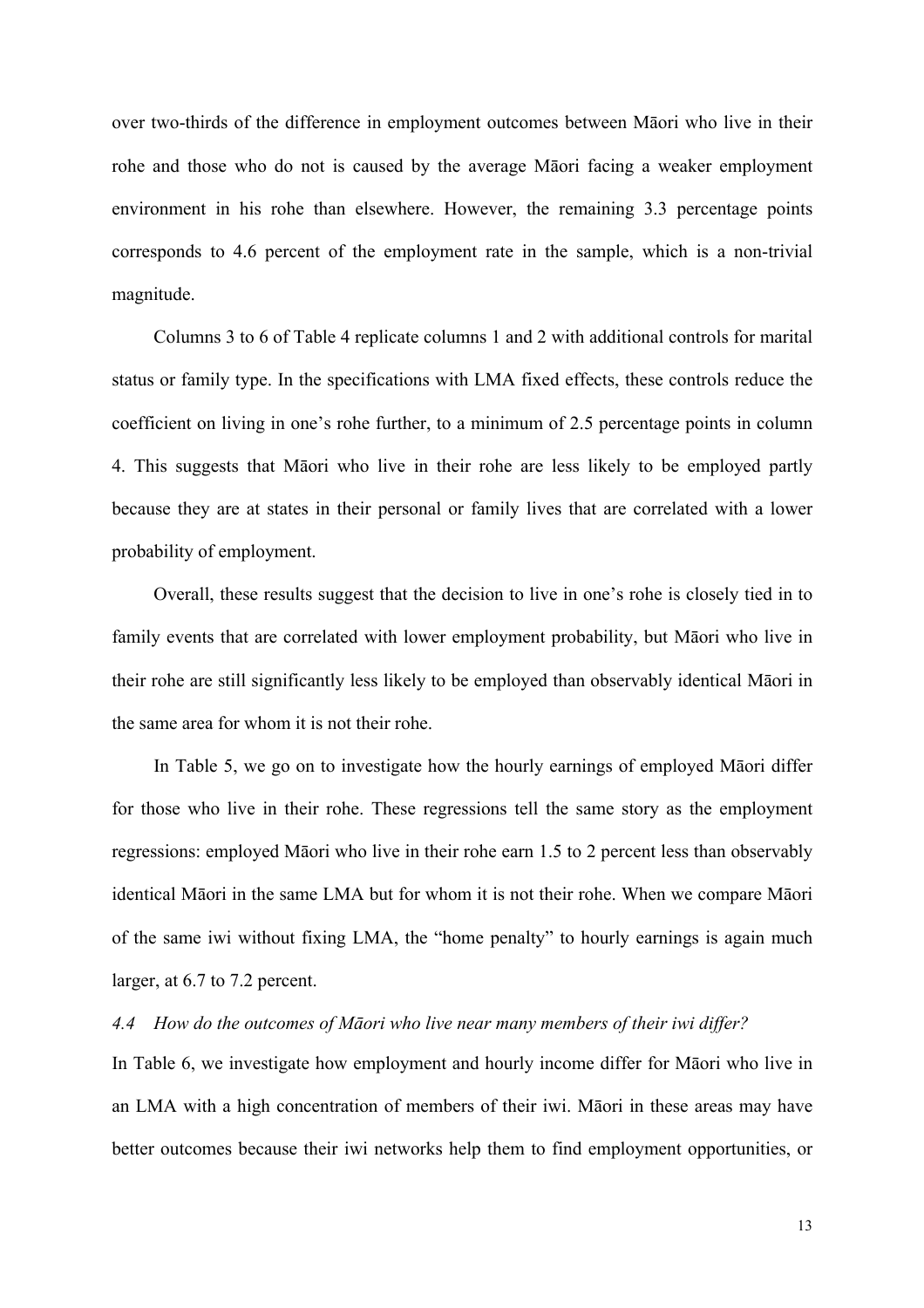worse outcomes because they are competing for jobs with more individuals who are similar to themselves. They may also be willing to give up economic opportunities for other benefits of living in these areas, and so have poorer outcomes, or have unobservable characteristics that mean they would tend to have poorer outcomes no matter where they lived.

We consider three different definitions of iwi concentration. The first is iwi members as a proportion of the total LMA population (ln), the second iwi members in the individual's 10 year age band as a proportion of the total LMA population (ln), and the third iwi members with the individual's education level as a proportion of the total LMA population (ln).

In each case, when we control for iwi concentration but not whether an individual lives in their rohe, the coefficient on iwi concentration is negative and significant, and suggests that a 10 percent increase in iwi concentration corresponds to a 0.6 percent decrease in the probability of being employed and a 0.6 percent decrease in hourly earnings conditional on employment. However, when we simultaneously control for iwi concentration and whether an individual lives in their rohe, we see this negative relationship is almost entirely driven by Māori who live in their rohe having poorer outcomes. Furthermore, we find no evidence that the relationship between outcomes and iwi concentration is different depending on whether an individual lives in their rohe.

The only iwi concentration definition for which the significant coefficient on iwi network survives controlling for living in a rohe is the third, which considers iwi members with the same educational level. These regressions suggest that, on top of any "home penalty" for being in a rohe, individuals have poorer economic outcomes if they live in LMAs with many members of their iwi with similar skills to them. Although we cannot interpret these relationships causally, they could suggest a mechanism whereby iwi members compete for limited jobs with others who are similar to them.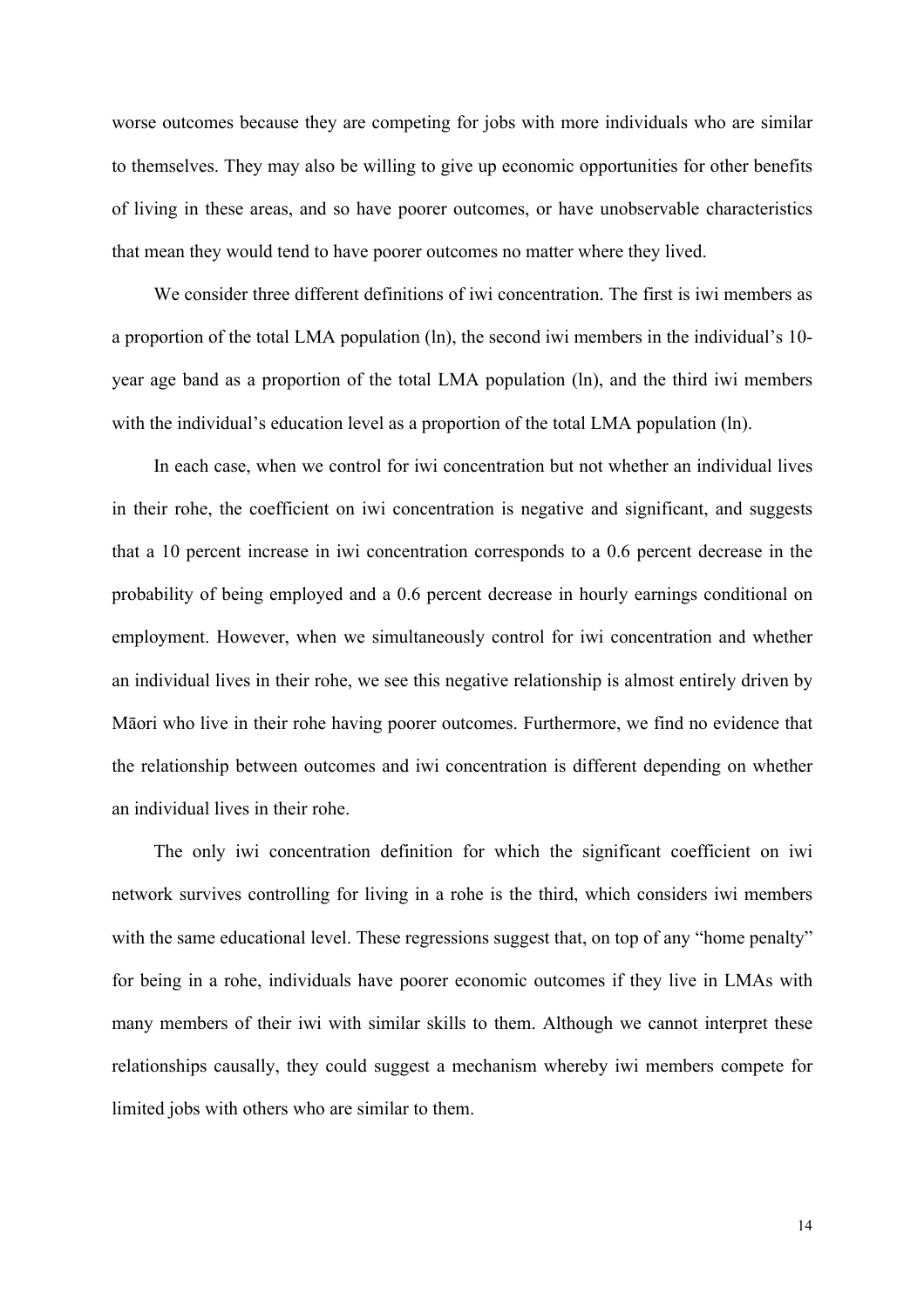# *4.5 Does the "rohe penalty" come from selection? Suggestive evidence*

In this section, we provide suggestive evidence on the role of selection in explaining the poorer labour market outcomes of Māori who live in their rohe. Any difference that is caused by the self-selection of individuals who choose to live in their rohe would persist if these individuals lived in a non-rohe area, but any difference caused by actually living in one's rohe would not. Although we are unable to match individuals across censuses and cannot observe this counterfactual, we can use information contained in the census to approximate it. Specifically, each census includes a question on location five years earlier. We can thus identify individuals who previously lived in their rohe and observe their outcomes when this is no longer the case.

Specifically, we compare the outcomes of Māori who have moved out of their rohe in the previous five years with the outcomes of those who have moved out of a non-rohe area, and also with non-migrants' outcomes. We consider moves that involve a change in labour market only, because these longer-distance moves are more likely to relate to changes in employment opportunities. Although migrants who leave an area are unlikely to be representative of those who remain in the area, to the extent that the selection of migrants leaving a rohe area is similar to the selection of migrants leaving a non-rohe area, a comparison of rohe-leavers and other migrants will also be informative about the difference between rohe-stayers and other area stayers. Importantly, this methodology allows us to compare those who recently lived in their rohe with those who did not in the same labour market, but when neither is currently being affected by living in their rohe. We thus interpret differences in labour market outcomes of rohe-leavers relative to other migrants as suggestive of the magnitude of the selection effect associated with living in one's rohe.

Table 7 presents results from probit regressions of employment that compare roheleavers with other migrants and non-migrants. We restrict the sample to those not currently

15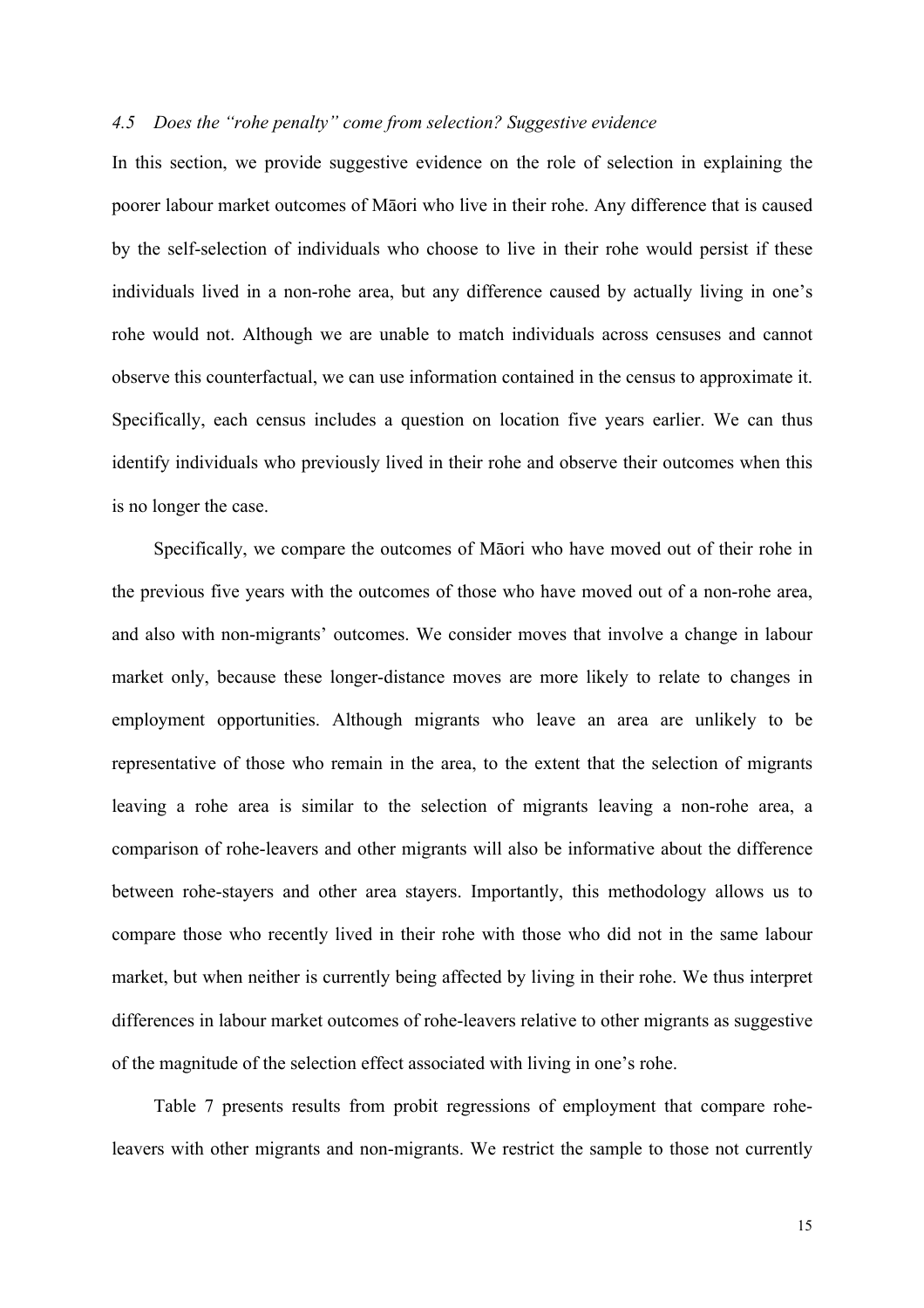living in their rohe. In the specifications that include LMA fixed effects, which compare individuals living in the same area, we see rohe-leavers are 1.7 to 2.1 percentage points less likely to be employed. In comparison, Māori who currently live in their rohe are 2.5 to 3.3 percentage points less likely to be employed than those who do not (Table 4). Comparisons of these magnitudes suggest that the types of individuals who choose to live in their rohe have unobservable characteristics that make them about 2 percentage points less likely to be employed regardless of where they live, and the causal effect of living in their rohe is that they are a further 1 percentage point less likely to be employed. The negative treatment effect is surprising if we expect employment benefits from being in an area with a high concentration of members of one's iwi. One potential explanation is that the marginal utility of leisure is higher for Māori in their rohe, so they choose slightly lower levels of labour market participation.

Table 8 presents the results from equivalent OLS regressions predicting hourly earnings among the employed. In every specification, the difference in hourly earnings between roheleavers and other migrants is marked: it ranges from 9.3 to 9.9 percent. When compared with the modest hourly earnings differences between Māori currently in their rohe and others, which range from 1.5 to 2.5 percent (Table 5), these magnitudes suggest that both the selection and causal effects of living in one's rohe on hourly earnings are large, but that they mostly cancel each other out. Māori who choose to live in their rohe appear to have unobservable characteristics that make their hourly earnings about 9.5 percent lower, but the benefit from living in the rohe is around an 8 percent higher earnings rate.

### **5 Conclusions**

In this paper, we examine how networks affect the internal mobility and labor market outcomes of the Māori ethnic group. In general, the effects of social networks on outcomes are challenging to estimate because it is difficult to distinguish the effects of having a large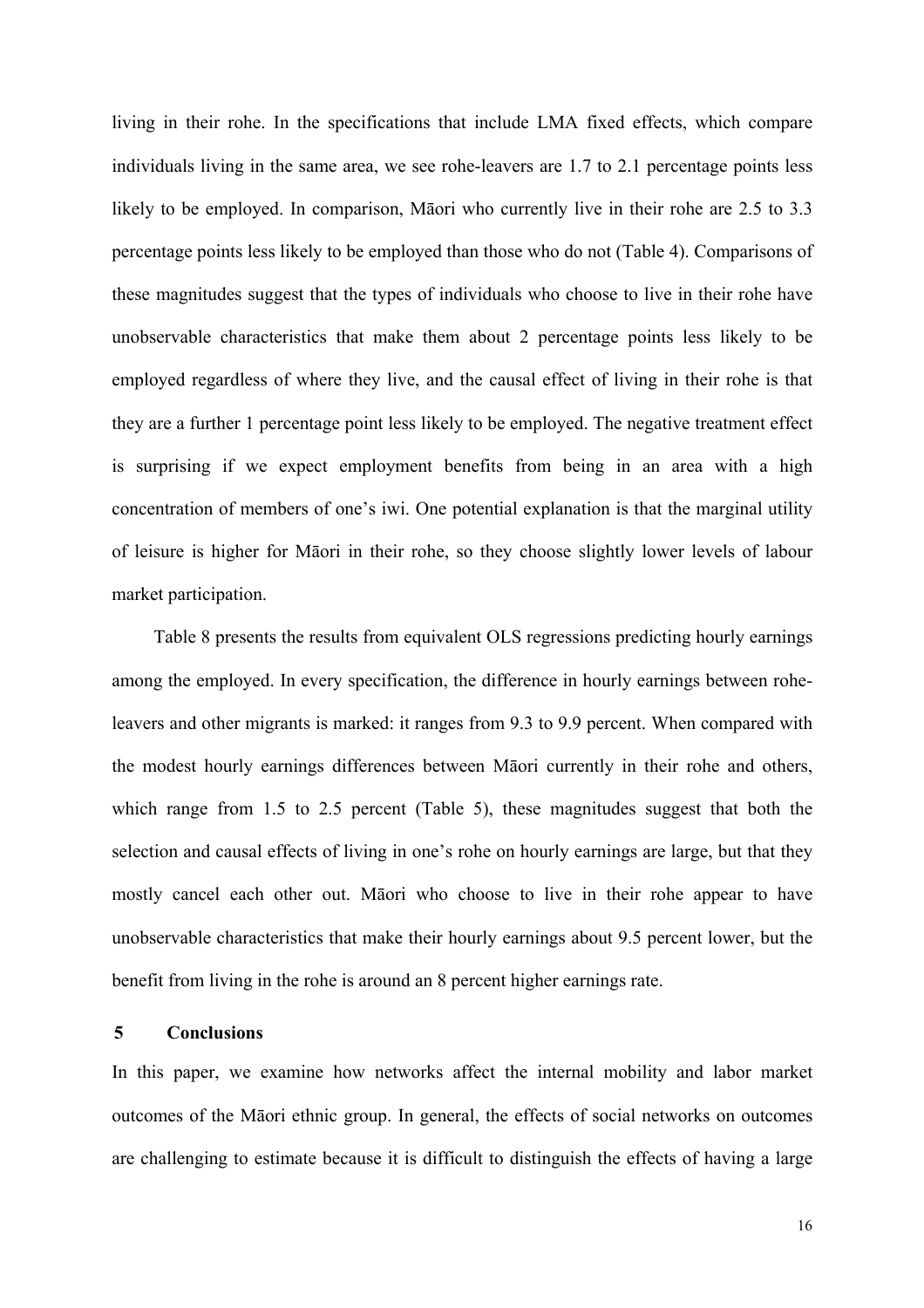peer group in one location from the factors that caused the peer group to congregate at that location in the first place. Our main contribution is that, by focusing on outcomes for Māori in New Zealand and using their traditional tribal ties to specific geographical regions as a measure of social networks, we are able to focus on exogenously determined social networks.

We use unit record data from the 1996, 2001, and 2006 censuses to examine three related questions on the interaction between social networks and outcomes for Māori. First, we examine what characteristics predict whether Māori are likely to live in their rohe and in areas with larger populations of Māori from the same iwi. Second, we examine the relationship between where Māori live, in particular whether they live in their rohe and how many other Māori of the same iwi live in the area, and their labour market outcomes, in particular employment and wages. Third, we evaluate whether any measured differences are likely to reflect selection among Māori who choose to live in particular areas or a causal impact of social networks on a particular outcomes.

Our main findings are as follows. First, Māori who choose to live either in their rohe or an area where they have a strong iwi network are negatively selected on education. The relationship between family structure and living in one's rohe suggests family reasons are an important determinant of location choice. Second, we find living in one's rohe is associated with about a 3 percentage point lower probability of employment, and a 1.5 to 2 percent lower hourly income, conditional on employment. These magnitudes are statistically significant, though economically modest. Similarly, labour market outcomes are poorer for those living in an area where they have a strong iwi network, though this effect can be fully explained by such areas being more likely to be rohe. Third, our results suggest that strong negative selection into living in one's rohe disguises a large positive impact of being in the rohe on hourly earnings for workers. On the other hand, we find limited evidence living in a rohe has more than a very modest causal negative impact on employment. Hence, our results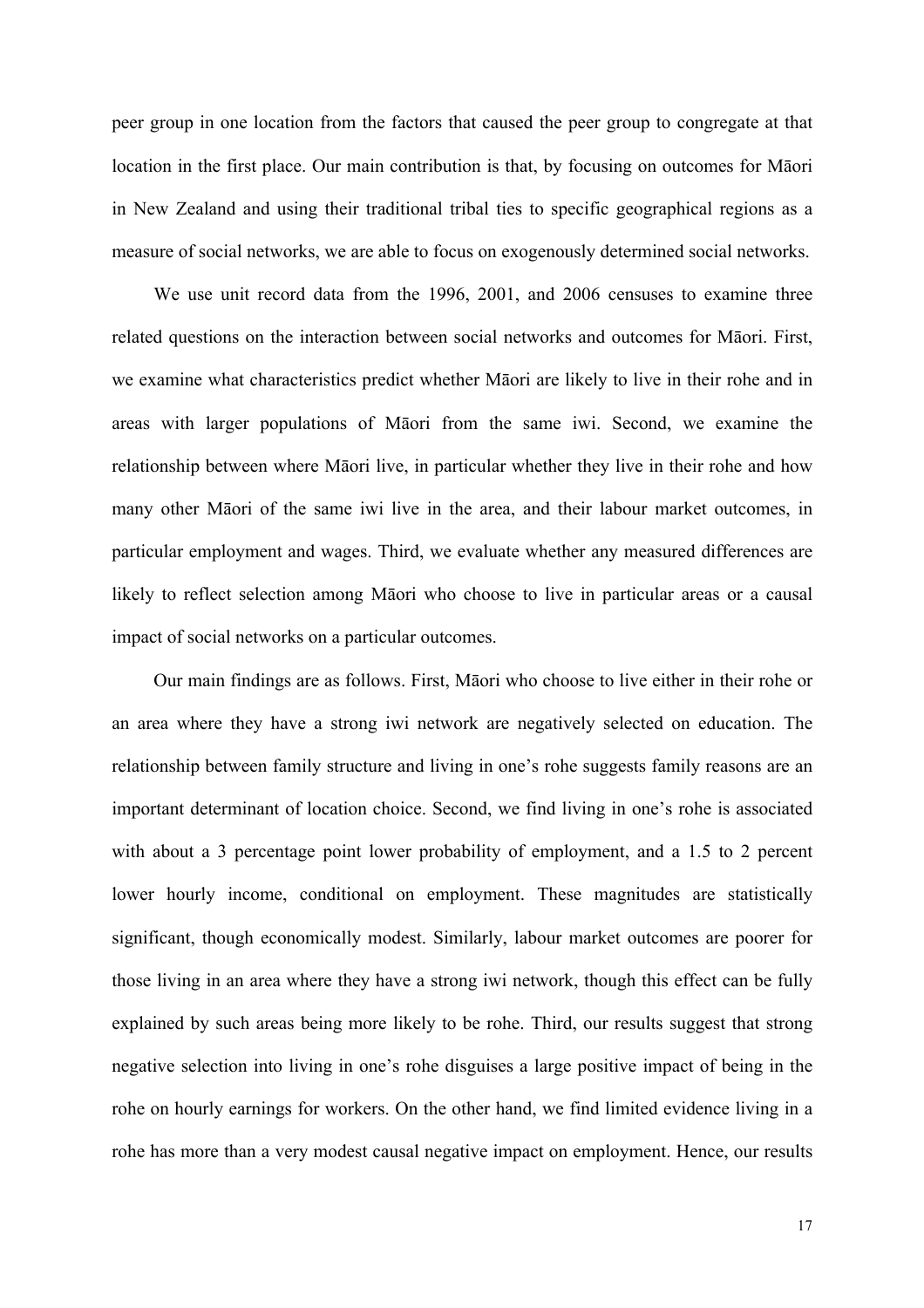suggest that rohe networks mainly help individuals find higher quality jobs as opposed to employment more generally.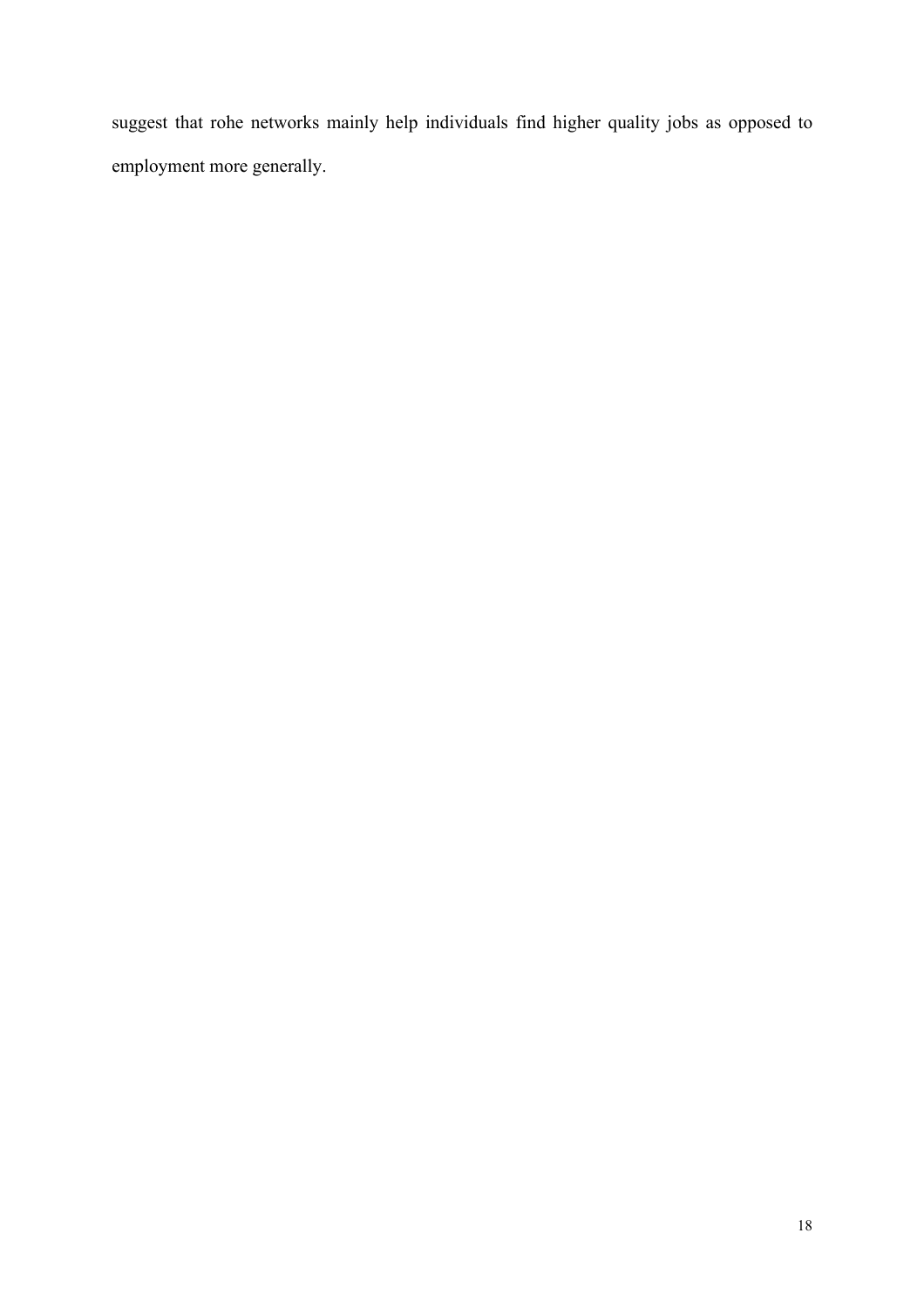# **6 References**

- Beine, M., Docquier, F., Özden, C., 2011, Diasporas. *Journal of Development Economics* 95(1): 30-41.
- Carrington, William J, Enrica Detragiache and Tara Vishwanath. 1996. "Migration with Endogenous Moving Costs." *American Economic Review* 86. no. 4: 909-30.
- Chapple, Simon. 1999. "Explaining patterns of disparity between Mäori and non-Mäori employment chances." *Labour Market Bulletin* 1999: 70-100.
- Dolphin, S., Genicot, G., 2010, What Do Networks Do? The Role of Networks on Migration and "Coyote" Use, *Review of Development Economics* 14(2): 343-359.
- Dustmann, C., Glitz, A., Schönberg, U., 2011, Referral-based Job Search Networks, *CReAM Discussion Paper* No. 14/11, London.
- Greenwood, Michael J. 1975. "Research on Internal Migration in the United States." *Journal of Economic Literature* 13: 397-433.
- Kerr, Suzi, David C. Maré, William Power and Jason Timmins. 2001 "Internal Mobility in New Zealand." *New Zealand Treasury Working Paper* 01/04.
- Kritz MM and JM Nogle. 1994. "Nativity Concentration and Internal Migration among the Foreign-Born." *Demography* 31 (August). no. 3: 509-24.
- Maré, David C. and Jason Timmins. 2004. "Internal Migration and Regional Labour Markets In New Zealand." draft.
- Maré, David C. & Choy, W-K. 2001. "Regional Labour Market Adjustment and the Movement of People." *Treasury Working Paper* 01/08.
- Massey, D.S, Goldring, L., Durand, J., 1994, Continuities in Transnational Migration: An Analysis of Nineteen Mexican Communities. *American Journal of Sociology* 99(6): 1492-1533.
- Munshi, K., 2003, Networks in the modern economy: Mexican migrants in the US labor market. *Quarterly Journal of Economics* 118(2): 549-599.
- Palloni, Alberto, Douglas S. Massey, Miguel Ceballos, Kristin Espinosa, and Mike Spittel. 2001. "Social Capital and International Migration: A Test Using Information on Family Networks." *American Journal of Sociology* 106. no. 5: 1262-98.
- Papps, Kerry L. and James O. Newell. 2002. "Identifying Functional Labour Market Areas in New Zealand: A Reconnaissance Study Using Travel-to-Work Data." *IZA Discussion Paper* 443 (February).
- Pritchett, L., 2006, Let Their People Come, Washington: Center for Global Development.
- Renkow, Mitch and Frank Scrimgeour. 2004. "Māori/Non-Māori Income Gaps: Do Differences in Worker Mobility Play a Role?" draft.
- Vaithianathan, Rhema. 1995. "The Impact of Regional Unemployment and Iwi (tribal) Affiliation on Internal Migration." Master's thesis, School of Commerce and Economics, University of Auckland.
- Walker RJ. 1990. *Struggle Without End (Ka Whawhai Ttonu Matou)*. Auckland: Penguin.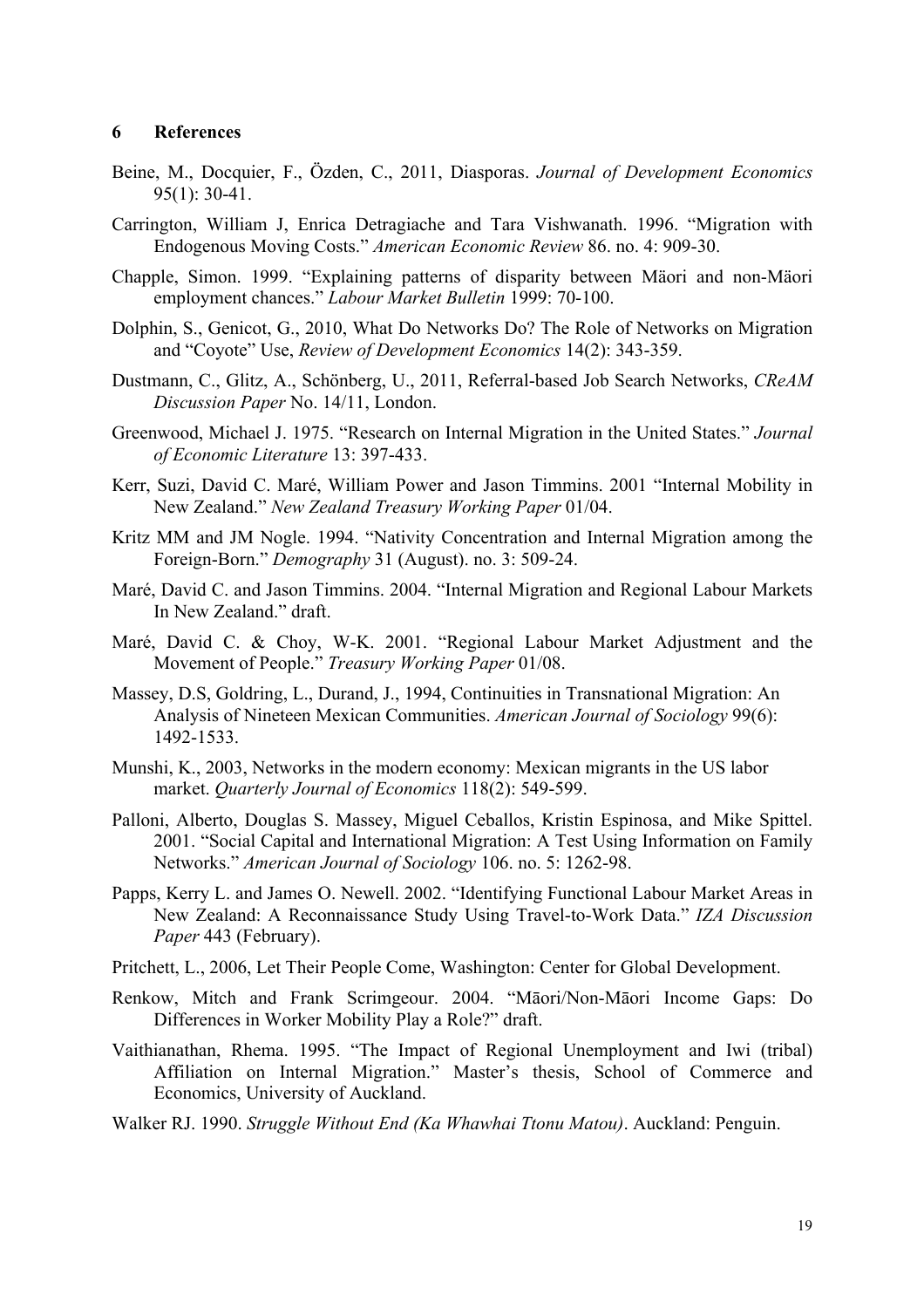|  | Table 1: Less qualified, single, sole Maori with children are more likely to live in their rohe |  |
|--|-------------------------------------------------------------------------------------------------|--|
|--|-------------------------------------------------------------------------------------------------|--|

| Probit regression with dependent variable: Lives in the rohe (traditional area) of his iwi |             |             |             |             |                       |                       |
|--------------------------------------------------------------------------------------------|-------------|-------------|-------------|-------------|-----------------------|-----------------------|
| Variable                                                                                   | (1)         | (2)         | (3)         | (4)         | (5)                   | (6)                   |
| Age                                                                                        | 0.001       | 0.001       | 0.002       | 0.002       | $-0.002$              | $-0.003*$             |
|                                                                                            | (0.002)     | (0.002)     | (0.002)     | (0.002)     | (0.002)               | (0.002)               |
| Age squared $(100)$                                                                        | $-0.000$    | 0.000       | $-0.001$    | $-0.001$    | $0.004**$             | $0.004***$            |
|                                                                                            | (0.002)     | (0.002)     | (0.002)     | (0.002)     | (0.002)               | (0.002)               |
| Qualifications: omitted category no qualifications                                         |             |             |             |             |                       |                       |
| School qualifications                                                                      | $-0.035***$ | $-0.037***$ | $-0.034***$ | $-0.036***$ | $-0.035***$           | $-0.037***$           |
|                                                                                            | (0.008)     | (0.007)     | (0.008)     | (0.007)     | (0.008)               | (0.008)               |
| Post-school qualifications                                                                 | $-0.040***$ | $-0.043***$ | $-0.038***$ | $-0.041***$ | $-0.040***$           | $-0.043***$           |
|                                                                                            | (0.011)     | (0.011)     | (0.011)     | (0.010)     | (0.011)               | (0.010)               |
| Degree                                                                                     | $-0.095***$ | $-0.100***$ | $-0.094***$ | $-0.099***$ | $-0.094***$           | $-0.099***$           |
|                                                                                            | (0.013)     | (0.011)     | (0.013)     | (0.011)     | (0.013)               | (0.011)               |
| Specify Maori ethnicity only                                                               | $0.085***$  | $0.085***$  | $0.084***$  | $0.084***$  | $0.084***$            | $0.085***$            |
|                                                                                            | (0.007)     | (0.006)     | (0.006)     | (0.006)     | (0.007)               | (0.006)               |
| Fraction of Maori population of other iwi living in rohe                                   | $1.510***$  |             | 1.510***    |             | 1.510***              |                       |
|                                                                                            | (0.099)     |             | (0.099)     |             | (0.100)               |                       |
| Marital status: omitted category never married                                             |             |             |             |             |                       |                       |
| Legally married                                                                            |             |             | $-0.021**$  | $-0.021**$  |                       |                       |
|                                                                                            |             |             | (0.009)     | (0.009)     |                       |                       |
| Defacto                                                                                    |             |             | $-0.020***$ | $-0.019***$ |                       |                       |
|                                                                                            |             |             | (0.005)     | (0.005)     |                       |                       |
| Divorced or separated                                                                      |             |             | $-0.026***$ | $-0.025***$ |                       |                       |
|                                                                                            |             |             | (0.005)     | (0.005)     |                       |                       |
| Widowed                                                                                    |             |             | 0.001       | $-0.000$    |                       |                       |
|                                                                                            |             |             | (0.013)     | (0.013)     |                       |                       |
| Family type: omitted category couple without dependent children                            |             |             |             |             |                       |                       |
| Couple with dependent children                                                             |             |             |             |             | $0.036***$            | $0.036***$            |
|                                                                                            |             |             |             |             | (0.004)               | (0.004)               |
| Single parent with dependent children                                                      |             |             |             |             | $0.081***$            | $0.080***$            |
|                                                                                            |             |             |             |             | (0.009)               | (0.010)               |
| Single without dependent children                                                          |             |             |             |             | $0.011***$            | $0.012***$            |
|                                                                                            |             |             |             |             |                       |                       |
| Single or couple, unknown children dependency                                              |             |             |             |             | (0.004)<br>$0.087***$ | (0.004)<br>$0.085***$ |
|                                                                                            |             |             |             |             |                       |                       |
| Dummy variables for missing qualifications and missing marital status                      | Yes         | Yes         | Yes         |             | (0.016)               | (0.016)               |
| Census year fixed effects                                                                  | Yes         | Yes         | Yes         | Yes<br>Yes  | Yes<br>Yes            | Yes                   |
|                                                                                            |             |             |             |             |                       | Yes                   |
| Number of iwi affiliations fixed effects                                                   | Yes         | Yes         | Yes         | Yes         | Yes                   | Yes                   |
| Iwi fixed effects                                                                          |             | Yes         |             | Yes         |                       | Yes                   |
| Pseudo R-Squared                                                                           | 0.076       | 0.101       | 0.076       | 0.102       | 0.078                 | 0.103                 |
| Successes                                                                                  | 33,111      | 33,111      | 33,111      | 33,111      | 33,111                | 33,111                |
| <i><b>Observations</b></i>                                                                 | 142,881     | 142,881     | 142,881     | 142,881     | 142,881               | 142,881               |

Notes: This table presents the marginal effects and their standard errors estimated from a probit regression where the dependent variable is an indicator for the individual living in the rohe (traditional area) of his first iwi affiliation. The sample includes NZ-born males aged 30-59 who state Maori as an ethnicity and give at least one iwi affiliation. The sample years are 1996, 2001 and 2006. We drop individuals who state affiliation with a South Island iwi. Successes and observations have been randomly rounded to base 3 for confidentiality reasons.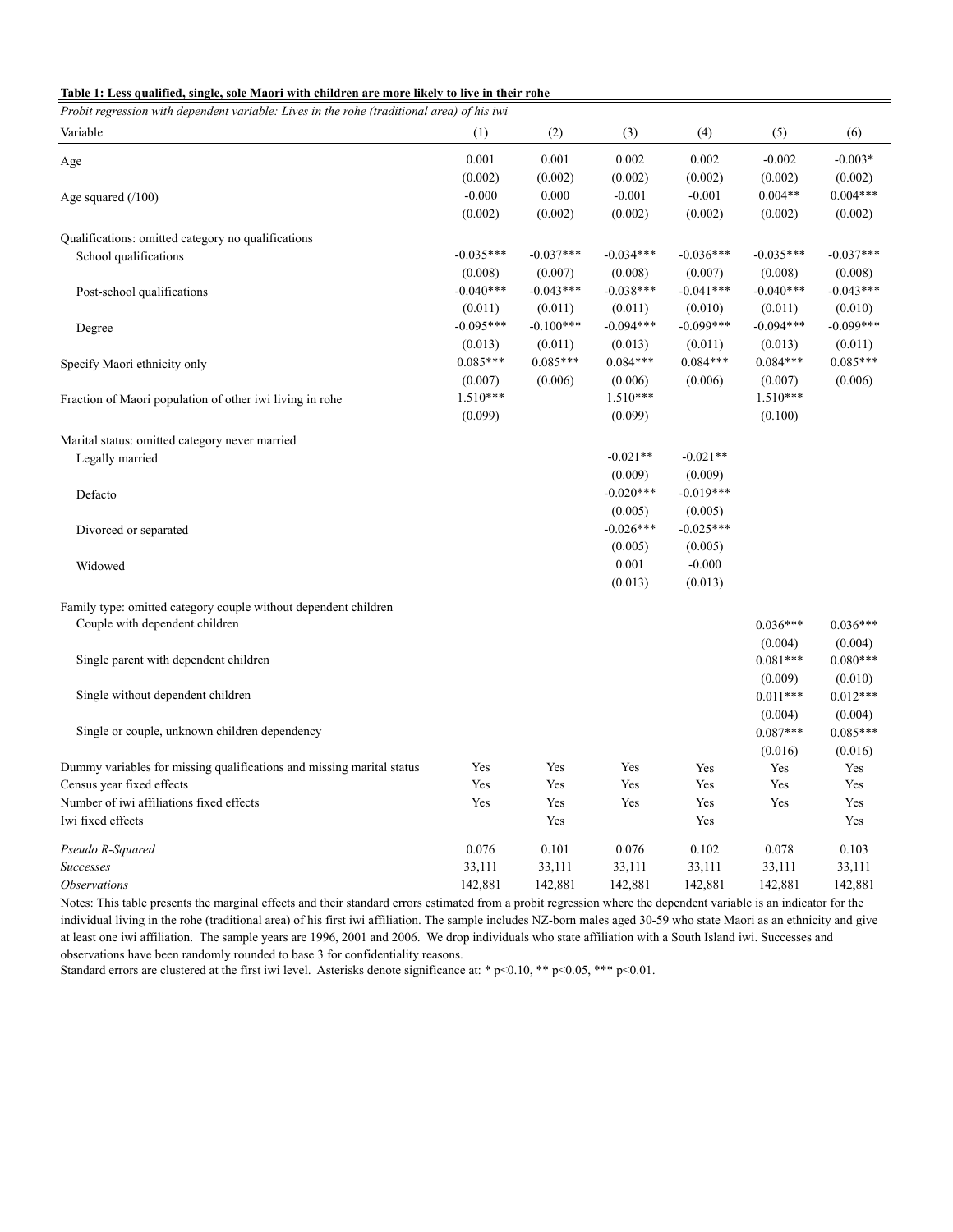| Probit regression with dependent variable: Lives in the rohe (traditional area) of his iwi |            |            |            |            |            |             |          |             |
|--------------------------------------------------------------------------------------------|------------|------------|------------|------------|------------|-------------|----------|-------------|
| Variable                                                                                   | (1)        | (2)        | (3)        | (4)        | (5)        | (6)         | (7)      | (8)         |
| Population density in rohe (000s/km^2)                                                     | $0.419*$   |            |            |            |            |             |          | $-0.010$    |
|                                                                                            | (0.239)    |            |            |            |            |             |          | (0.305)     |
| Population of largest town in rohe (ln)                                                    |            | 0.003      |            |            |            |             |          |             |
|                                                                                            |            | (0.011)    |            |            |            |             |          |             |
| Rohe does not contain a town                                                               |            | $-0.041$   |            |            |            |             |          |             |
|                                                                                            |            | (0.104)    |            |            |            |             |          |             |
| Fraction of rohe population living in a town of 30k+                                       |            |            | 0.025      |            |            |             |          |             |
|                                                                                            |            |            | (0.052)    |            |            |             |          |             |
| Average distance of rohe population from town of 30k+                                      |            |            |            | $-0.020**$ |            |             |          | $-0.008$    |
|                                                                                            |            |            |            | (0.008)    |            |             |          | (0.012)     |
| Rate of tertiary qualifications among employed Europeans in rohe                           |            |            |            |            | 0.196      |             |          |             |
|                                                                                            |            |            |            |            | (0.276)    |             |          |             |
| Fraction employed of Europeans aged 20+ in rohe                                            |            |            |            |            |            | $-0.654***$ |          | $-0.621***$ |
|                                                                                            |            |            |            |            |            | (0.204)     |          | (0.215)     |
| Fraction employed of Maori aged 20+ of other iwi in rohe                                   |            |            |            |            |            | $0.854***$  |          | $0.769***$  |
|                                                                                            |            |            |            |            |            | (0.195)     |          | (0.215)     |
| Minimum distance from rohe to university or polytechnic (ln)                               |            |            |            |            |            |             | 0.003    |             |
|                                                                                            |            |            |            |            |            |             | (0.004)  |             |
| Fraction of Maori population of other iwi living in rohe                                   | $1.304***$ | $1.416***$ | $1.439***$ | $1.262***$ | $1.430***$ | $1.300***$  | 1.556*** | $1.229***$  |
|                                                                                            | (0.123)    | (0.214)    | (0.177)    | (0.133)    | (0.162)    | (0.077)     | (0.130)  | (0.101)     |
| Individual characteristics                                                                 | Yes        | Yes        | Yes        | Yes        | Yes        | Yes         | Yes      | Yes         |
| Census year fixed effects                                                                  | Yes        | Yes        | Yes        | Yes        | Yes        | Yes         | Yes      | Yes         |
| Number of iwi affiliations fixed effects                                                   | Yes        | Yes        | Yes        | Yes        | Yes        | Yes         | Yes      | Yes         |
| Pseudo R-Squared                                                                           | 0.079      | 0.079      | 0.078      | 0.079      | 0.078      | 0.083       | 0.078    | 0.083       |
| Successes                                                                                  | 33,111     | 33,111     | 33,111     | 33,111     | 33,111     | 33,111      | 33,111   | 33,111      |
| <i><b>Observations</b></i>                                                                 | 142,881    | 142,881    | 142,881    | 142,881    | 142,881    | 142,881     | 142,881  | 142,881     |

#### **Table 2: Iwi members are disproportionately likely to live in their rohe if it has a high rate of Maori employment**

Notes: This table presents the marginal effects and their standard errors estimated from a probit regression where the dependent variable is an indicator for the individual living in the rohe (traditional area) of his first iwi affiliation. The sample includes NZ-born males aged 30-59 who state Maori as an ethnicity and give at least one iwi affiliation. The sample years are 1996, 2001 and 2006. We drop individuals who state affiliation with a South Island iwi. *Individual characteristics* include age, age squared, qualifications as Table 1, family type as in Table 1, and a dummy variable for specifying Maori ethnicity only. Successes and observations have been randomly rounded to base 3 for confidentiality reasons.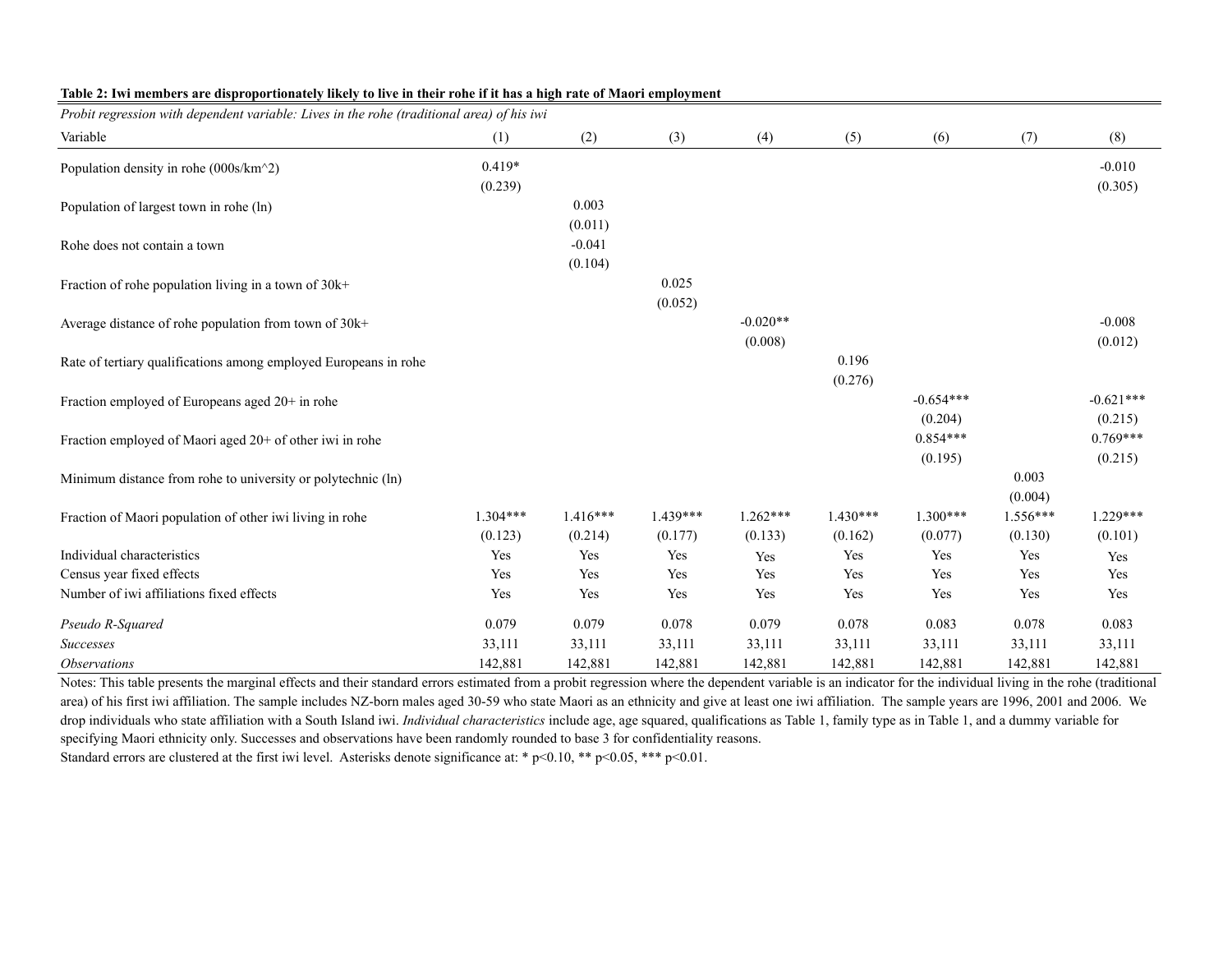|  |  |  | Table 3: Less qualified, single, sole Maori with children are more likely to live in a labour market area with a high concentration of their iwi members |
|--|--|--|----------------------------------------------------------------------------------------------------------------------------------------------------------|
|  |  |  |                                                                                                                                                          |
|  |  |  |                                                                                                                                                          |
|  |  |  |                                                                                                                                                          |

| OLS regression with dependent variable: Iwi members in the labour market area as a percentage of total population (ln) |             |             |             |
|------------------------------------------------------------------------------------------------------------------------|-------------|-------------|-------------|
| Variable                                                                                                               | (1)         | (2)         | (3)         |
| Age                                                                                                                    | 0.008       | $0.013**$   | $-0.010*$   |
|                                                                                                                        | (0.006)     | (0.006)     | (0.006)     |
| Age squared $(100)$                                                                                                    | $-0.006$    | $-0.010*$   | $0.018***$  |
|                                                                                                                        | (0.006)     | (0.006)     | (0.006)     |
| Qualifications: omitted category no qualifications                                                                     |             |             |             |
| School qualifications                                                                                                  | $-0.246***$ | $-0.242***$ | $-0.243***$ |
|                                                                                                                        | (0.043)     | (0.042)     | (0.044)     |
| Post-school qualifications                                                                                             | $-0.264***$ | $-0.258***$ | $-0.263***$ |
|                                                                                                                        | (0.042)     | (0.040)     | (0.041)     |
| Degree                                                                                                                 | $-0.619***$ | $-0.613***$ | $-0.611***$ |
|                                                                                                                        | (0.075)     | (0.074)     | (0.075)     |
| Specify Maori ethnicity only                                                                                           | $0.391***$  | 0.388***    | 0.389***    |
|                                                                                                                        | (0.050)     | (0.049)     | (0.049)     |
| Marital status: omitted category never married                                                                         |             |             |             |
| Legally married                                                                                                        |             | $-0.069***$ |             |
|                                                                                                                        |             | (0.022)     |             |
| Defacto                                                                                                                |             | $-0.059***$ |             |
|                                                                                                                        |             | (0.018)     |             |
| Divorced or separated                                                                                                  |             | $-0.130***$ |             |
|                                                                                                                        |             | (0.018)     |             |
| Widowed                                                                                                                |             | $0.074*$    |             |
|                                                                                                                        |             | (0.043)     |             |
| Family type: omitted category couple without dependent children                                                        |             |             |             |
| Couple with dependent children                                                                                         |             |             | $0.182***$  |
|                                                                                                                        |             |             | (0.019)     |
| Single parent with dependent children                                                                                  |             |             | $0.392***$  |
|                                                                                                                        |             |             | (0.046)     |
| Single without dependent children                                                                                      |             |             | $0.048***$  |
|                                                                                                                        |             |             | (0.016)     |
| Single or couple, unknown children dependency                                                                          |             |             | $0.402***$  |
|                                                                                                                        |             |             | (0.048)     |
| Dummy variable for missing qualifications                                                                              | Yes         | Yes         | Yes         |
| Dummy variable for missing marital status                                                                              |             | Yes         |             |
| Census year fixed effects                                                                                              | Yes         | Yes         | Yes         |
| Number of iwi affiliations fixed effects                                                                               | Yes         | Yes         | Yes         |
| Iwi fixed effects                                                                                                      | Yes         | Yes         | Yes         |
| R-Squared                                                                                                              | 0.360       | 0.361       | 0.364       |
| <i><b>Observations</b></i>                                                                                             | 142,593     | 142,593     | 142,593     |

Notes: This table presents the coefficients and standard errors from an OLS regression where the dependent variable is Maori with the same first iwi affiliation in the labour market area (LMA) as a percentage of the total population of the LMA (ln). The sample includes NZ-born males aged 30-59 who state Maori as an ethnicity and give at least one iwi affiliation. The sample years are 1996, 2001 and 2006. We drop individuals who state affiliation with a South Island iwi and those not in an identifiable labour market area. Observations have been randomly rounded to base 3 for confidentiality reasons.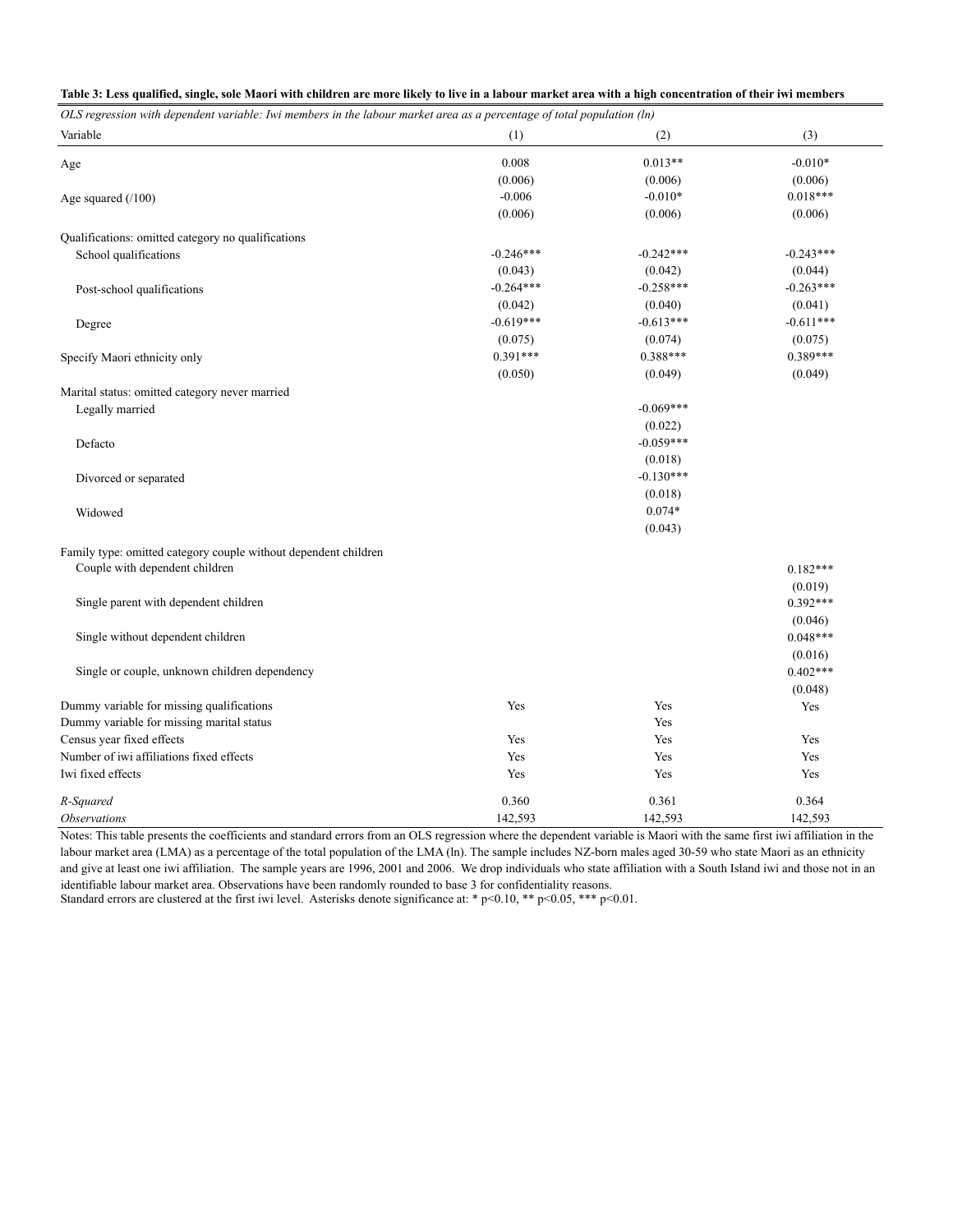#### **Table 4: Maori who live in their rohe are less likely to be employed, even compared with other Maori in the same LMA**

*Probit regression with dependent variable: Employed*

| Variable                                                        | (1)         | (2)         | (3)         | (4)         | (5)                    | (6)                   |
|-----------------------------------------------------------------|-------------|-------------|-------------|-------------|------------------------|-----------------------|
| Lives in rohe (traditional area) of first iwi affiliation       | $-0.095***$ | $-0.033***$ | $-0.095***$ | $-0.025***$ | $-0.096***$            | $-0.031***$           |
|                                                                 | (0.015)     | (0.005)     | (0.017)     | (0.005)     | (0.015)                | (0.005)               |
| Age                                                             | $0.031***$  | $0.032***$  | $0.022***$  | $0.023***$  | $0.031***$             | $0.032***$            |
|                                                                 | (0.002)     | (0.002)     | (0.002)     | (0.002)     | (0.002)                | (0.002)               |
| Age squared $(100)$                                             | $-0.036***$ | $-0.037***$ | $-0.028***$ | $-0.029***$ | $-0.037***$            | $-0.038***$           |
|                                                                 | (0.003)     | (0.003)     | (0.003)     | (0.003)     | (0.003)                | (0.003)               |
| Qualifications: omitted category no qualifications              |             |             |             |             |                        |                       |
| School qualifications                                           | $0.140***$  | $0.138***$  | $0.127***$  | $0.125***$  | $0.131***$             | $0.129***$            |
|                                                                 | (0.004)     | (0.004)     | (0.004)     | (0.004)     | (0.004)                | (0.004)               |
| Post-school qualifications                                      | $0.157***$  | $0.157***$  | $0.137***$  | $0.136***$  | $0.146***$             | $0.145***$            |
|                                                                 | (0.004)     | (0.003)     | (0.004)     | (0.003)     | (0.004)                | (0.003)               |
| Degree                                                          | $0.200***$  | $0.198***$  | $0.183***$  | $0.178***$  | $0.190***$             | $0.186***$            |
|                                                                 | (0.003)     | (0.003)     | (0.003)     | (0.003)     | (0.003)                | (0.003)               |
| Specify Maori ethnicity only                                    | $-0.063***$ | $-0.061***$ | $-0.046***$ | $-0.043***$ | $-0.048***$            | $-0.045***$           |
|                                                                 | (0.003)     | (0.003)     | (0.004)     | (0.004)     | (0.004)                | (0.004)               |
| Marital status: omitted category never married                  |             |             |             |             |                        |                       |
| Legally married                                                 |             |             | $0.277***$  | $0.280***$  |                        |                       |
|                                                                 |             |             | (0.003)     | (0.003)     |                        |                       |
| Defacto                                                         |             |             | $0.185***$  | $0.186***$  |                        |                       |
|                                                                 |             |             | (0.003)     | (0.003)     |                        |                       |
| Divorced or separated                                           |             |             | $0.065***$  | $0.065***$  |                        |                       |
|                                                                 |             |             | (0.004)     | (0.004)     |                        |                       |
| Widowed                                                         |             |             | $0.043***$  | $0.049***$  |                        |                       |
|                                                                 |             |             | (0.008)     | (0.007)     |                        |                       |
| Family type: omitted category couple without dependent children |             |             |             |             |                        |                       |
| Couple with dependent children                                  |             |             |             |             | $-0.022***$            | $-0.017***$           |
|                                                                 |             |             |             |             | (0.004)                | (0.004)               |
| Single parent with dependent children                           |             |             |             |             | $-0.359***$            | $-0.353***$           |
|                                                                 |             |             |             |             | (0.005)                | (0.005)               |
| Single without dependent children                               |             |             |             |             | $-0.223***$            | $-0.222***$           |
|                                                                 |             |             |             |             |                        |                       |
| Single or couple, unknown children dependency                   |             |             |             |             | (0.003)<br>$-0.046***$ | (0.004)<br>$-0.032**$ |
|                                                                 |             |             |             |             |                        |                       |
| Dummy variable for missing qualifications                       | Yes         | Yes         | Yes         | Yes         | (0.017)<br>Yes         | (0.014)<br>Yes        |
| Dummy variable for missing marital status                       |             |             | Yes         | Yes         |                        |                       |
| Census year fixed effects                                       | Yes         | Yes         | Yes         | Yes         |                        |                       |
| Number of iwi affiliations fixed effects                        | Yes         | Yes         | Yes         | Yes         | Yes                    | Yes<br>Yes            |
| Iwi fixed effects                                               | Yes         | Yes         | Yes         | Yes         | Yes                    |                       |
| LMA fixed effects                                               |             | Yes         |             | Yes         | Yes                    | Yes<br>Yes            |
|                                                                 |             |             |             |             |                        |                       |
| Pseudo R-Squared                                                | 0.061       | 0.074       | 0.118       | 0.132       | 0.108                  | 0.120                 |
| <b>Successes</b>                                                | 101,253     | 101,223     | 101,253     | 101,223     | 101,253                | 101,223               |
| <i><b>Observations</b></i>                                      | 142,881     | 142,851     | 142,881     | 142,851     | 142,881                | 142,851               |

Notes: This table presents the marginal effects and their standard errors estimated from a probit regression where the dependent variable is being employed. The sample includes NZ-born males aged 30-59 who state Maori as an ethnicity and give at least one iwi affiliation. The sample years are 1996, 2001 and 2006. We drop individuals who state affiliation with a South Island iwi. Successes and observations have been randomly rounded to base 3 for confidentiality reasons. Standard errors are clustered at the first iwi level. Asterisks denote significance at: \* p<0.10, \*\* p<0.05, \*\*\* p<0.01.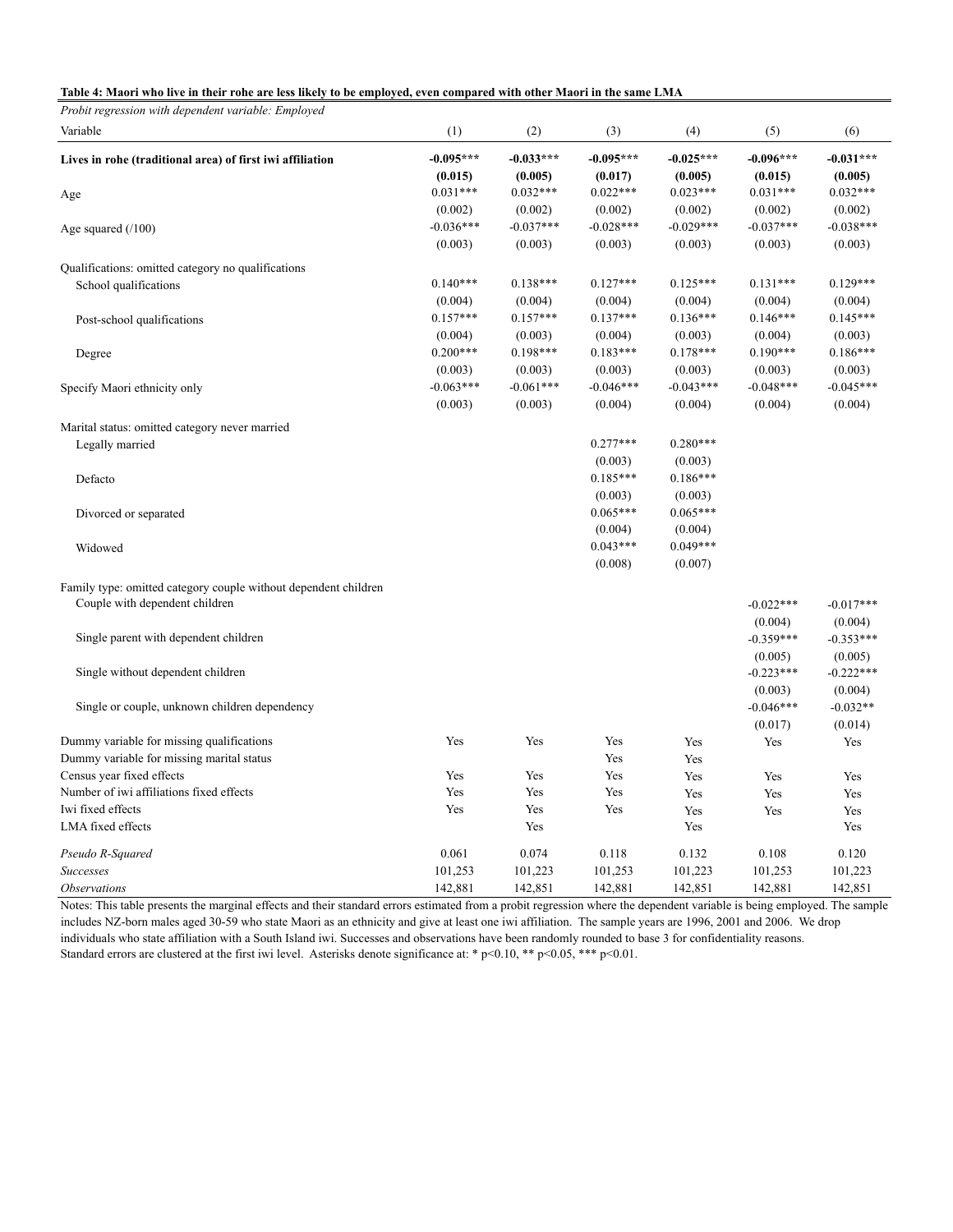|  |  |  |  |  | Table 5: Employed Maori who live in their rohe earn lower wage rates, even compared with other Maori in the same LMA |
|--|--|--|--|--|----------------------------------------------------------------------------------------------------------------------|
|--|--|--|--|--|----------------------------------------------------------------------------------------------------------------------|

| OLS regression with dependent variable: Hourly earnings (ln)                                      |                        |                        |                                  |                                  |                                   |                                   |
|---------------------------------------------------------------------------------------------------|------------------------|------------------------|----------------------------------|----------------------------------|-----------------------------------|-----------------------------------|
| Variable                                                                                          | (1)                    | (2)                    | (3)                              | (4)                              | (5)                               | (6)                               |
| Lives in rohe (traditional area) of first iwi affiliation                                         | $-0.067***$<br>(0.018) | $-0.020***$<br>(0.007) | $-0.067***$<br>(0.019)           | $-0.015**$<br>(0.007)            | $-0.072***$<br>(0.018)            | $-0.022***$<br>(0.007)            |
| Age                                                                                               | $0.040***$<br>(0.003)  | $0.042***$<br>(0.003)  | $0.030***$<br>(0.004)            | $0.032***$<br>(0.004)            | $0.033***$<br>(0.003)             | $0.034***$<br>(0.003)             |
| Age squared $(100)$                                                                               | $-0.042***$<br>(0.004) | $-0.043***$<br>(0.004) | $-0.033***$<br>(0.004)           | $-0.035***$<br>(0.004)           | $-0.032***$<br>(0.004)            | $-0.033***$<br>(0.004)            |
| Qualifications: omitted category no qualifications                                                |                        |                        |                                  |                                  |                                   |                                   |
| School qualifications                                                                             | $0.162***$<br>(0.005)  | $0.156***$<br>(0.005)  | $0.155***$<br>(0.005)            | $0.148***$<br>(0.005)            | $0.162***$<br>(0.005)             | $0.155***$<br>(0.005)             |
| Post-school qualifications                                                                        | $0.198***$<br>(0.004)  | $0.191***$<br>(0.005)  | $0.184***$<br>(0.005)            | $0.176***$<br>(0.006)            | $0.193***$<br>(0.005)             | $0.186***$<br>(0.006)             |
| Degree                                                                                            | $0.497***$<br>(0.008)  | $0.476***$<br>(0.007)  | $0.481***$<br>(0.007)            | $0.459***$<br>(0.007)            | $0.495***$<br>(0.007)             | $0.473***$<br>(0.007)             |
| Specify Maori ethnicity only                                                                      | $-0.077***$<br>(0.005) | $-0.075***$<br>(0.004) | $-0.062***$<br>(0.005)           | $-0.059***$<br>(0.004)           | $-0.068***$<br>(0.005)            | $-0.065***$<br>(0.004)            |
| Marital status: omitted category never married                                                    |                        |                        |                                  |                                  |                                   |                                   |
| Legally married                                                                                   |                        |                        | $0.265***$<br>(0.008)            | $0.269***$<br>(0.008)            |                                   |                                   |
| Defacto                                                                                           |                        |                        | $0.161***$<br>(0.008)            | $0.164***$<br>(0.007)            |                                   |                                   |
| Divorced or separated                                                                             |                        |                        | $0.129***$                       | $0.132***$                       |                                   |                                   |
| Widowed                                                                                           |                        |                        | (0.009)<br>$0.231***$<br>(0.023) | (0.009)<br>$0.236***$<br>(0.023) |                                   |                                   |
| Family type: omitted category couple without dependent children<br>Couple with dependent children |                        |                        |                                  |                                  | $0.056***$                        | $0.063***$                        |
| Single parent with dependent children                                                             |                        |                        |                                  |                                  | (0.006)<br>$-0.021$               | (0.006)<br>$-0.013$               |
| Single without dependent children                                                                 |                        |                        |                                  |                                  | (0.014)<br>$-0.118***$<br>(0.008) | (0.014)<br>$-0.114***$<br>(0.008) |
| Single or couple, unknown children dependency                                                     |                        |                        |                                  |                                  | $0.032*$<br>(0.016)               | $0.053***$<br>(0.017)             |
| Dummy variable for missing qualifications<br>Dummy variable for missing marital status            | Yes                    | Yes                    | Yes<br>Yes                       | Yes<br>Yes                       | Yes                               | Yes                               |
| Census year fixed effects                                                                         | Yes                    | Yes                    | Yes                              | Yes                              | Yes                               | Yes                               |
| Number of iwi affiliations fixed effects                                                          | Yes                    | Yes                    | Yes                              | Yes                              | Yes                               | Yes                               |
| Iwi fixed effects                                                                                 | Yes                    | Yes                    | Yes                              | Yes                              | Yes                               | Yes                               |
| LMA fixed effects                                                                                 |                        | Yes                    |                                  | Yes                              |                                   | Yes                               |
| Pseudo R-Squared                                                                                  | 0.083                  | 0.100                  | 0.101                            | 0.118                            | 0.093                             | 0.111                             |
| <i><b>Observations</b></i>                                                                        | 93,846                 | 93,846                 | 93,846                           | 93,846                           | 93,846                            | 93,846                            |

Notes: This table presents the coefficients and standard errors from an OLS regression where the dependent variable is hourly earnings (ln). Hourly earnings are calculated as annual earnings/(48 x weekly hours). The sample includes those with positive earnings only. It includes NZ-born males aged 30-59 who state Maori as an ethnicity and give at least one iwi affiliation. The sample years are 1996, 2001 and 2006. We drop individuals who state affiliation with a South Island iwi. Observations have been randomly rounded to base 3 for confidentiality reasons.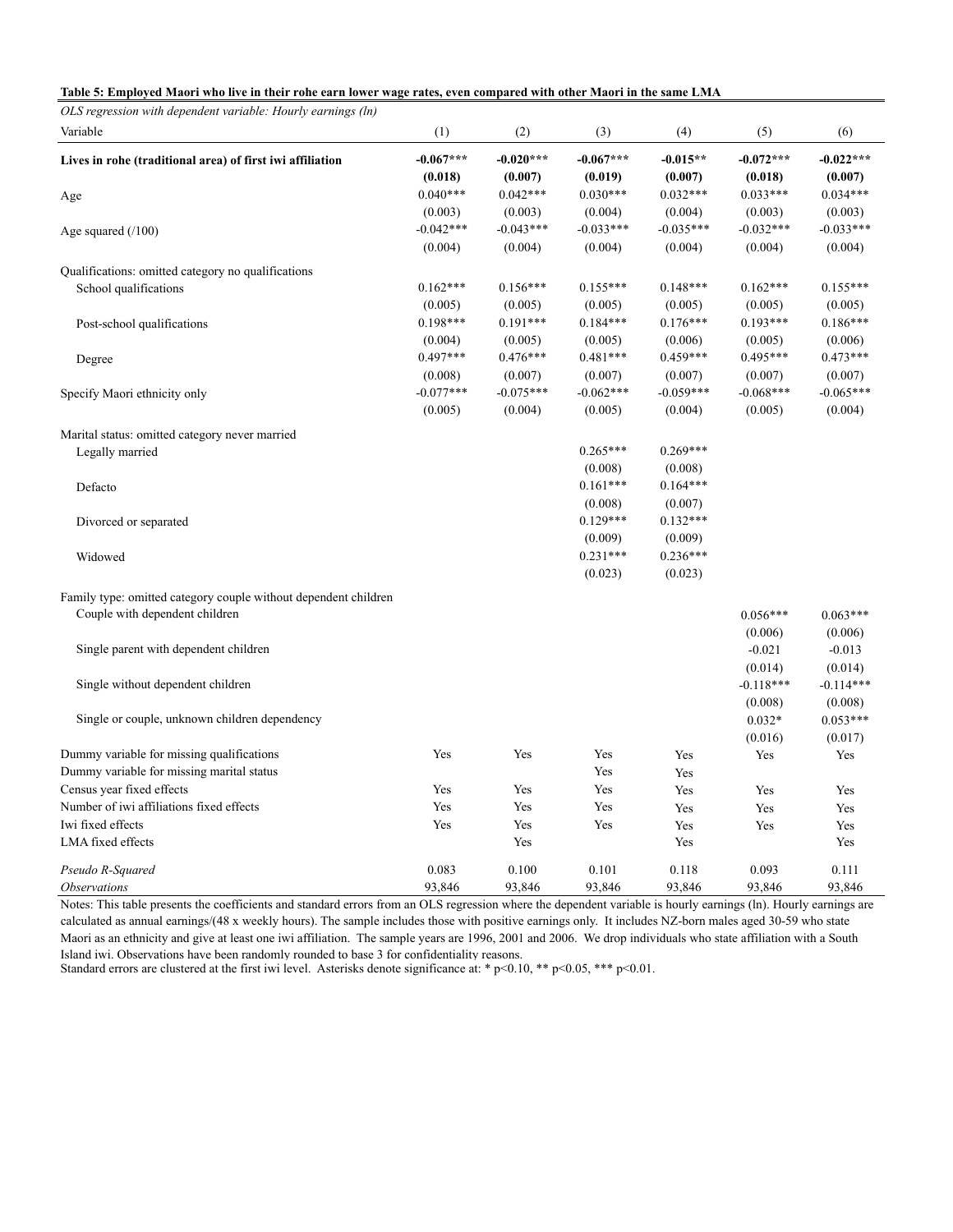| Iwi concentration measure:                                            |             |                                  |           |             | In (iwi members in age group |          |             | In(iwi members with same          |            |
|-----------------------------------------------------------------------|-------------|----------------------------------|-----------|-------------|------------------------------|----------|-------------|-----------------------------------|------------|
|                                                                       |             | In(iwi members/total population) |           |             | /total population)           |          |             | education level/total population) |            |
|                                                                       | (1)         | (2)                              | (3)       | (4)         | (5)                          | (6)      | (7)         | (8)                               | (9)        |
| Panel A: Probit regression with dependent variable: Employed          |             |                                  |           |             |                              |          |             |                                   |            |
| Iwi concentration                                                     | $-0.006***$ | $-0.001$                         | $-0.000$  | $-0.006***$ | $-0.001$                     | $-0.001$ | $-0.007***$ | $-0.003**$                        | $-0.002*$  |
|                                                                       | (0.002)     | (0.001)                          | (0.001)   | (0.002)     | (0.001)                      | (0.001)  | (0.001)     | (0.001)                           | (0.001)    |
| Lives in rohe (traditional area) of first iwi affiliation             |             | $-0.023***$                      | $-0.028*$ |             | $-0.023***$                  | $-0.023$ |             | $-0.018***$                       | $-0.039**$ |
|                                                                       |             | (0.006)                          | (0.016)   |             | (0.005)                      | (0.022)  |             | (0.006)                           | (0.017)    |
| Iwi concentration x Lives in rohe                                     |             |                                  | $-0.002$  |             |                              | $-0.000$ |             |                                   | $-0.004$   |
|                                                                       |             |                                  | (0.004)   |             |                              | (0.004)  |             |                                   | (0.003)    |
| Other controls                                                        | Yes         | Yes                              | Yes       | Yes         | Yes                          | Yes      | Yes         | Yes                               | Yes        |
| LMA fixed effects                                                     | Yes         | Yes                              | Yes       | Yes         | Yes                          | Yes      | Yes         | Yes                               | Yes        |
| Pseudo R-Squared                                                      | 0.137       | 0.137                            | 0.137     | 0.137       | 0.137                        | 0.137    | 0.136       | 0.137                             | 0.137      |
| <b>Successes</b>                                                      | 100,941     | 100,941                          | 100,941   | 100,218     | 100,218                      | 100,218  | 100,338     | 100,338                           | 100,338    |
| <i><b>Observations</b></i>                                            | 142,494     | 142,494                          | 142,494   | 141,567     | 141,567                      | 141,567  | 141,801     | 141,801                           | 141,801    |
| Panel B: OLS regression with dependent variable: Hourly earnings (ln) |             |                                  |           |             |                              |          |             |                                   |            |
| Iwi concentration                                                     | $-0.006**$  | $-0.003$                         | $-0.003$  |             |                              |          |             |                                   |            |
|                                                                       | (0.002)     | (0.003)                          | (0.003)   |             |                              |          |             |                                   |            |
| Lives in rohe (traditional area) of first iwi affiliation             |             | $-0.011$                         | $-0.007$  |             |                              |          |             |                                   |            |
|                                                                       |             | (0.009)                          | (0.007)   |             |                              |          |             |                                   |            |
| Iwi concentration x Lives in rohe                                     |             |                                  | $-0.004$  |             |                              |          |             |                                   |            |
|                                                                       |             |                                  | (0.005)   |             |                              |          |             |                                   |            |
| Other controls                                                        | Yes         | Yes                              | Yes       |             |                              |          |             |                                   |            |
| LMA fixed effects                                                     | Yes         | Yes                              | Yes       |             |                              |          |             |                                   |            |
| R-Squared                                                             | 0.119       | 0.120                            | 0.120     |             |                              |          |             |                                   |            |
| <i><b>Observations</b></i>                                            | 93,621      | 93,621                           | 93,621    |             |                              |          |             |                                   |            |

#### **Table 6: Maori who live in LMAs with high concentrations of their iwi members do not show strongly different employment or earnings outcomes**

Notes: Panel A of this table presents the marginal effects and their standard errors estimated from a probit regression where the dependent variable is being employed. Panel B presents the coefficients and standard errors from OLS regressions where the dependent variable is hourly earnings (ln), calculated as (annual earnings)/(48 x weekly hours). In both panels, the sample includes NZ-born males aged 30-59 who state Maori as an ethnicity and give at least one iwi affiliation. Panel B includes only those with positive incomes. Age groups for the iwi concentration measure are 30-39, 40-49 and 50-59; educational groups are no qualifications (including missing qualifications), school qualifications, post-school qualifications, and degree.

Other controls include age, age squared, qualifications as in Table 1, a dummy variable for Maori ethnicity only, marital status as in Table 1, family type as in Table 1, census year fixed effects, number of iwi affiliations fixed effects, and iwi fixed effects.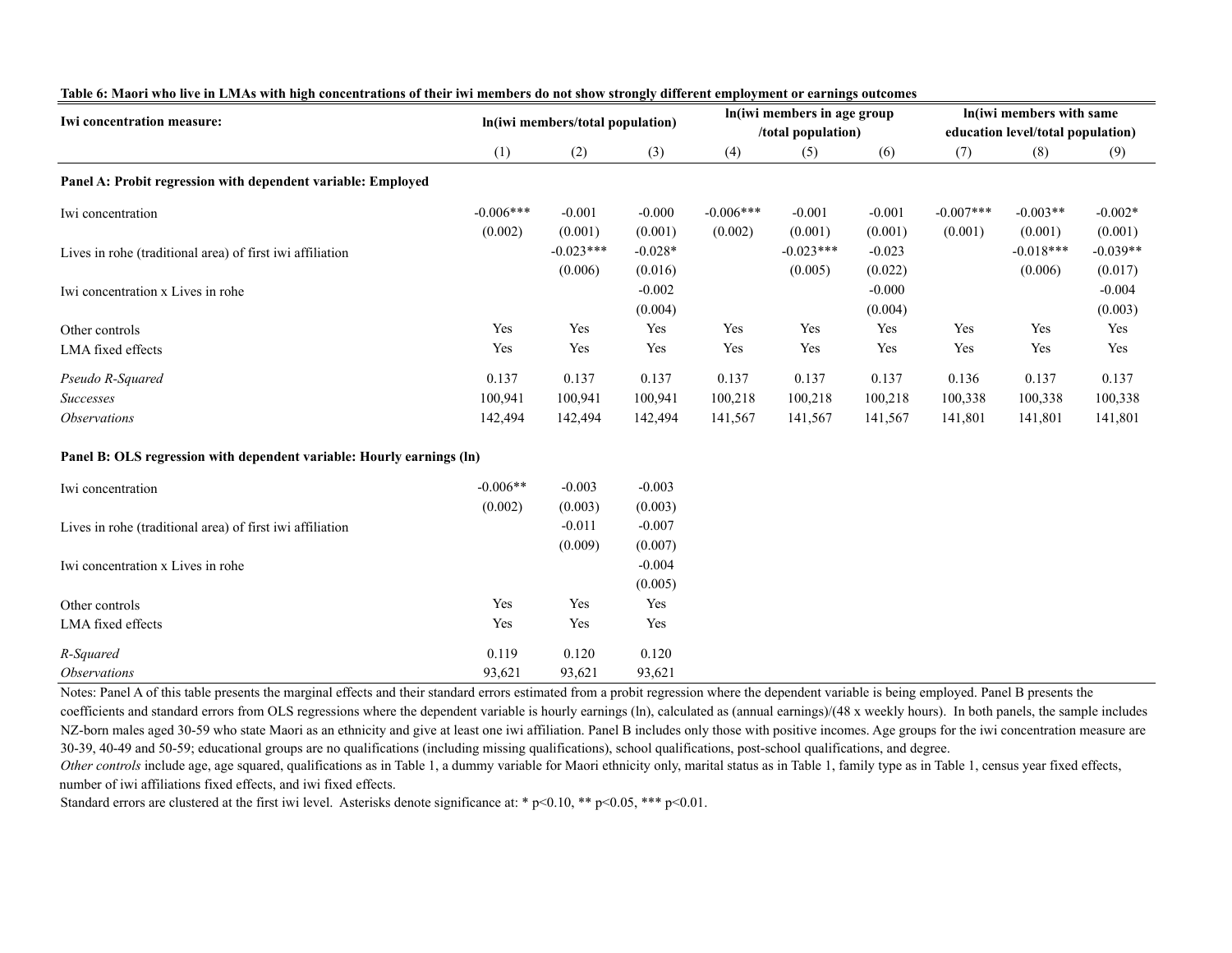#### **Table 7: Maori who recently migrated from their rohe have lower employment than those who migrated from other areas**

*Probit regression with dependent variable: Employed*

| Variable                                                        | (1)         | (2)         | (3)         | (4)         | (5)         | (6)         |
|-----------------------------------------------------------------|-------------|-------------|-------------|-------------|-------------|-------------|
|                                                                 |             |             |             |             |             |             |
| Migrant category: omitted category moved from a non-rohe area   | $-0.028***$ | $-0.021***$ | $-0.023***$ | $-0.017***$ | $-0.024***$ | $-0.017**$  |
| Moved from a rohe area                                          | (0.007)     | (0.007)     | (0.007)     | (0.006)     | (0.007)     | (0.007)     |
|                                                                 | $0.073***$  | $0.072***$  | $0.059***$  | $0.055***$  | $0.056***$  | $0.054***$  |
| Did not move between LMAs                                       | (0.003)     | (0.003)     | (0.003)     | (0.003)     | (0.003)     | (0.003)     |
|                                                                 | $0.027***$  | $0.028***$  | $0.018***$  | $0.019***$  | $0.028***$  | $0.028***$  |
| Age                                                             | (0.002)     | (0.002)     | (0.002)     | (0.002)     | (0.002)     | (0.002)     |
|                                                                 | $-0.032***$ | $-0.033***$ | $-0.025***$ | $-0.026***$ | $-0.034***$ | $-0.034***$ |
| Age squared $(100)$                                             |             |             |             |             |             |             |
|                                                                 | (0.003)     | (0.003)     | (0.003)     | (0.003)     | (0.003)     | (0.003)     |
| Qualifications: omitted category no qualifications              |             |             |             |             |             |             |
| School qualifications                                           | $0.128***$  | $0.126***$  | $0.116***$  | $0.112***$  | $0.120***$  | $0.117***$  |
|                                                                 | (0.006)     | (0.006)     | (0.005)     | (0.005)     | (0.005)     | (0.005)     |
| Post-school qualifications                                      | $0.141***$  | $0.140***$  | $0.122***$  | $0.120***$  | $0.130***$  | $0.128***$  |
|                                                                 | (0.003)     | (0.003)     | (0.003)     | (0.003)     | (0.003)     | (0.003)     |
| Degree                                                          | $0.181***$  | $0.178***$  | $0.163***$  | $0.159***$  | $0.170***$  | $0.166***$  |
|                                                                 | (0.004)     | (0.005)     | (0.004)     | (0.005)     | (0.004)     | (0.005)     |
| Specify Maori ethnicity only                                    | $-0.051***$ | $-0.048***$ | $-0.035***$ | $-0.032***$ | $-0.036***$ | $-0.033***$ |
|                                                                 | (0.003)     | (0.003)     | (0.004)     | (0.004)     | (0.004)     | (0.004)     |
|                                                                 |             |             |             |             |             |             |
| Marital status: omitted category never married                  |             |             | $0.256***$  | $0.257***$  |             |             |
| Legally married                                                 |             |             | (0.003)     | (0.003)     |             |             |
|                                                                 |             |             | $0.166***$  | $0.167***$  |             |             |
| Defacto                                                         |             |             |             |             |             |             |
|                                                                 |             |             | (0.003)     | (0.003)     |             |             |
| Divorced or separated                                           |             |             | $0.059***$  | $0.059***$  |             |             |
|                                                                 |             |             | (0.004)     | (0.004)     |             |             |
| Widowed                                                         |             |             | $0.030***$  | $0.034***$  |             |             |
|                                                                 |             |             | (0.010)     | (0.009)     |             |             |
| Family type: omitted category couple without dependent children |             |             |             |             |             |             |
| Couple with dependent children                                  |             |             |             |             | $-0.022***$ | $-0.017***$ |
|                                                                 |             |             |             |             | (0.003)     | (0.003)     |
| Single parent with dependent children                           |             |             |             |             | $-0.360***$ | $-0.354***$ |
|                                                                 |             |             |             |             | (0.006)     | (0.006)     |
| Single without dependent children                               |             |             |             |             | $-0.203***$ | $-0.202***$ |
|                                                                 |             |             |             |             | (0.004)     | (0.004)     |
| Single or couple, unknown children dependency                   |             |             |             |             | $-0.057**$  | $-0.047**$  |
|                                                                 |             |             |             |             | (0.023)     | (0.021)     |
| Dummy variable for missing qualifications                       | Yes         | Yes         | Yes         | Yes         | Yes         | Yes         |
| Dummy variable for missing marital status                       |             |             | Yes         | Yes         |             |             |
| Census year fixed effects                                       | Yes         | Yes         | Yes         | Yes         | Yes         | Yes         |
| Number of iwi affiliations fixed effects                        | Yes         | Yes         | Yes         | Yes         | Yes         | Yes         |
| Iwi fixed effects                                               | Yes         | Yes         | Yes         | Yes         | Yes         | Yes         |
| LMA fixed effects                                               |             | Yes         |             | Yes         |             | Yes         |
|                                                                 |             |             |             |             |             |             |
| Pseudo R-Squared                                                | 0.055       | 0.067       | 0.110       | 0.123       | 0.100       | 0.112       |
| Successes                                                       | 73,308      | 73,278      | 73,308      | 73,278      | 73,308      | 73,278      |
| <b>Observations</b>                                             | 97,956      | 97,926      | 97,956      | 97,926      | 97,956      | 97,926      |

Notes: This table presents the marginal effects and their standard errors estimated from a probit regression where the dependent variable is being employed. The sample includes NZ-born males aged 30-59 who state Maori as an ethnicity and give at least one iwi affiliation, and who do not currently live in the rohe of their first iwi affiliation. The sample years are 1996, 2001 and 2006. We drop individuals who state affiliation with a South Island iwi. Migrants are those who live in a different labour market area currently relative to 5 years ago. Migrants are distinguished by whether 5 years ago they lived in an area unit that is part of their rohe. Successes and observations have been randomly rounded to base 3 for confidentiality reasons.